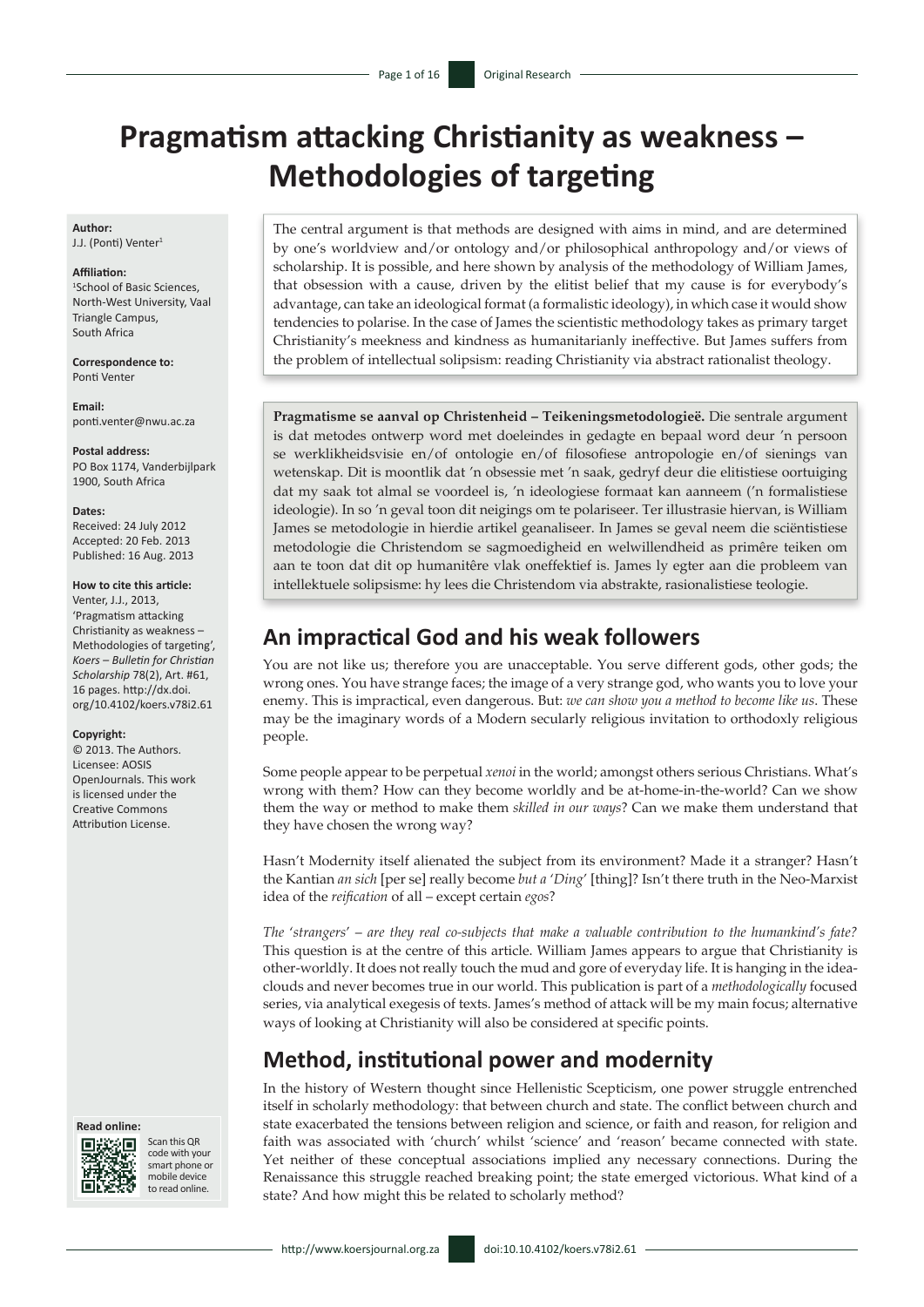#### **The straight jacket of method**

From the point of view of *methods developed for targeting* the Christian *xenoi*, there are two kinds:

- those that focus on the (different) weaknesses of supposedly 'authentic' Christianity to cope with the issues of the day, for example Machiavelli and William James
- those that put the knife into the deviations, the evils and the crimes committed by Christians in the name of Christ (for example Hobbes and Voltaire).

Christian weaklings? Heads in the clouds, feet nowhere near the ground! Thus sayeth *William James.* Yet when we read James, his polar approach was that of a propagandist – he propagates a view of religion and shows Christianity to be no-good for it does not fit into his mould. His style of writing therefore deviates from the standard academic writing of his time (for example that of his close friend, Peirce). In a fairly popular style he seems to tell us *what* to think by teaching us *how* to think.

Heidegger was struggling with the issue of method all through his career. He called 'method' the shackles of Modernity. Method, for him – as a late-Romantic mystic – was taking a road to where one already is. This is reminiscent of Augustine's *Noli foras ire. In te ipsum redi. In interiore hominis habitat veritas* [Do not go outside. Go back into yourself. Truth dwells in the inner person]. The real method, argued Heidegger, had to be self-delivery to the *logos* – the original word that was the house of being (cf. Venter 1995:190ff).

He had a good understanding of the making of Modernity. Since Bacon, Galileo and Descartes, over Locke, Vico, Turgot and Kant, then Comte, Mill, Dilthey and Marx, up to Husserl (at least), the struggle was not only for a *good* scholarly method but also about a *new* one. It makes no sense to propagate a new method if one cannot also claim that it is better in reaching the required scholarly aims than all the previous ones. James claimed a *peculiarity* of method, which is an improvement on the existing method and at least transcending weaknesses of religion.

#### **Faddism and novelty**

Pragmatism claimed a special identity given the particular character of its – all too ancient – method. Is it new or is it old? The struggle for the new in Modernity has its roots in the Renaissance, when Classicism – recovering the 'old' – was the basis of the 'new'. Modernity could not divorce itself from the Medieval idea of the authority of the old; yet simultaneously it remained in revolutionary mood, attempting clear breaks with the past. The difficulty was: how to claim an original contribution that would stand out in the great stream of history? Humanism wanted human beings to be creative in the same sense as God-creating – from beyond-inside history.

Too much innovation becomes faddist (a trend amongst socalled 'Post-Modernists'). Too strong a rejection of all the previous in order to highlight one's (possibly not so very new) innovations, leads to scepticism and relativism, which calls for an authoritative historical foundation: the Ancients had already seen … what I see … Historical stances show a dialectic of absolutisms and relativisms.

A Hellenistic Sceptic witticism has it that amongst philosophers if one milks a goat the other will hold a sieve underneath. Every philosopher holds that only he or she has the truth and all the others are wrong. Modernity could not avoid the same fate, at least according to the later 20th century thinker, Feyerabend (1975):

The idea of a method that contains firm, unchanging, and absolutely binding principles for conducting the business of science meets considerable difficulty when confronted with the results of historical research. We find, then, that there is not a single rule, however plausible, and however firmly grounded in epistemology, that is not violated at some time or other. It becomes evident that such violations are not accidental events, they are not results of insufficient knowledge or of inattention that might be avoided. On the contrary, we see that they are necessary for progress. Indeed, one of the most striking features of recent discussions in the history and philosophy of science, is the realisation that events and developments … occurred only because some thinkers either *decided* not to be bound by certain obvious methodological rules, or because they *unwittingly* broke them. This liberal practice, I repeat is not just a fact of the history of science. It is both reasonable and *absolutely necessary* for the growth of knowledge. (p. 23)

Experts and laymen, professionals and dilettanti, truth freaks and liars – they all are invited to participate in the contest and to make their contribution to the enrichment of our culture. The task of the scientist is, however, no longer to 'search for the truth' or 'praise god' or to 'systematise observations', or 'to improve predictions'. These are but side-effects of an activity to which his attention is now mainly directed and which is to make the weaker case the stronger as the Sophists said, and thereby to sustain the motion of the whole. (Feyerabend 1975:30)

Feyerabend (1975) sees the dialectic, but does not solve it. His reading matter included Lenin, Hegel, Mill, Kropotkin, Strindberg, Cohn-Bendit, Dadaism and other revolutionaries. He called himself an anarchist. *However*, he undergirds his work by inserting himself surreptitiously in the older methodological tradition (as Heidegger, for all his attempts to approach a poetic style, also did). Feyerabend's book entitled *Against method* (1975) shows a clear *plan* to elucidate (if not demonstrate) his viewpoint that *theories and rules have really never mattered that much in science*. Yet Pragmatism, Feyerabend's near predecessor, as will be shown below, identifies itself solely by the peculiarity of its *method* (and thus the *rules* of thumb accompanying such a method). Feyerabend does see the important discontinuities clearly; the problem is that he suppresses the continuities that are present (even shining through in his own work). It could be exactly the limitations of being-human in thinking (such as readability and comprehensibility), that enforces some continuities.

#### **Science and person**

Feyerabend (1975:25) saw that methods contained hidden strategies (such strategies often being not-so-nice) – a well-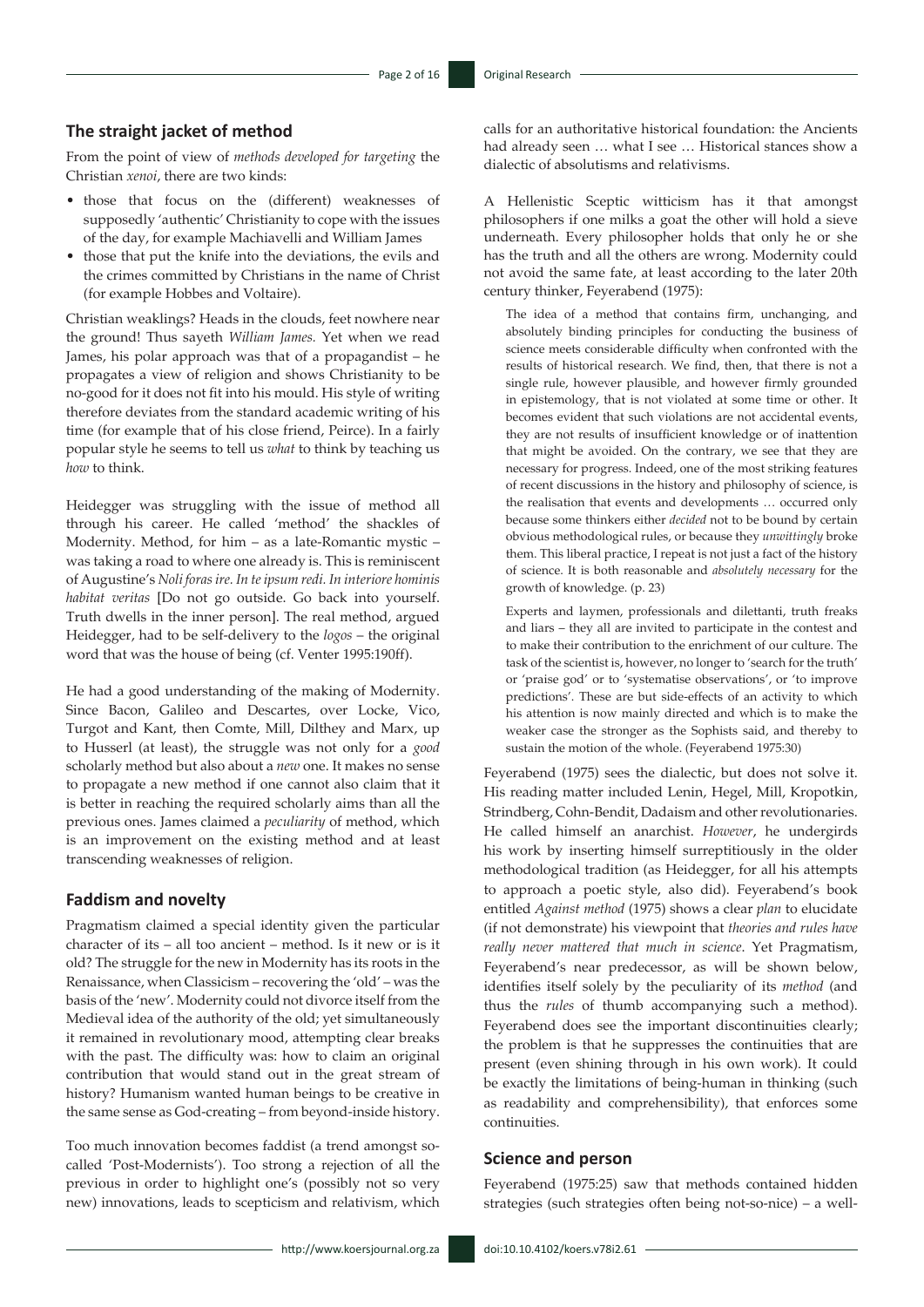trained rationalist was a 'brainwashed' person who did not even realise that the appeal to reason was 'a *political manoeuvre*' . Though quite strongly stated, the issue of power – usually connected with reason and with secular power structures, such as the state in its struggle against the church, has always been part of rationalism. In the history of the idea of 'rationality,' – it being a totalitarian conception rather than a clearly definable concept – the social power structures in the environment (though surely not the only components) do shine through: Medieval rationality proposed a purely logical search for God; middle Modernity a peaceful morality favouring humankind as summit of reality; since the 19th century rationality became competition for own advantage; in the area of Pragmatism it is focused into goal-directed mastery and self- or social advantaging (cf. further Venter 2012a, 2012b).

Galileo Galilei, Feyerabend says, had been a real chancer and an intellectual thief (1975:99ff) – and in spite of his pretended anarchism, he does provide some evidence for this.

Feyerabend (1975) did see the reduction of the scientific person: being squashed into the narrow borders of beinga-scientist, even a special scientist, working under the strict rules of methodological purification:

A person's religion, for example, or his metaphysics, or his sense of humour (his natural sense of humour and not the inbred and always rather nasty kind of jocularity one finds in specialised professions) must not have the slightest connection with his scientific activity. His imagination is restrained, and even his language ceases to be his own. This is again reflected in the nature of scientific 'facts' which are being experienced as being independent of opinion, belief, and cultural background. (p. 19)

He did also sense the deep *tensions* brought about by philosophical bias, religion, power struggles and so forth. He did not attempt to reconcile them: he followed a dialectical revolutionary anarchist approach. And yet *not*: the dialectical tensions have to lead somewhere: one has to increase knowledge and keep the cultural snowball rolling. *Outcomes are important* – yet *undecidable*.

However, his anarchism did not come out victorious: something more basic to Western thought won the day, namely *technical specialism* (a kind of method-*ism*). This was a return to early Modernity in an Irrationalist form called Pragmatism*.* Machiavelli, to be discussed in another article, and Hobbes, do show the early Modern tendencies recovered in Pragmatism, especially the naturalistic limiting of expected outcomes. Natural(istic) outcomes are important; the *manner* of reaching them *effectively* even more. The main issue here was: *Is efficiency subject to norms or is any approach that* '*works*' *acceptable?* 

### **Jamesian pragmatism**

The question just posed surfaced acutely with the advent of Pragmatism towards the 1870s. It was at that stage that Peirce and James began to formulate their own format of Irrationalism, called Pragmatism. Only decades before

Auguste Comte had begun to move away from strict scientism to a kind of sentimentalist moralistic mastery of the natural world.

#### **Action and its meaning**

Since the 18th century *human life* – had been seen – at least by intellectuals – as (ideally) one of *activism*, the French Revolution and the Bolschevik revolution being summits of such activity. But the West was also shocked by yet more brutalities committed in the name of justice, as well as the swell of *reactionary* activism in Metternich, Bismarck, the Napoleontic wars and more than one Napoleon.

*Modern activism has its roots in the faith in progress*. This was a transformation, by and large, of the 12th – 13th century historical *group* mysticism of the Joachimists. Christian mysticism usually has been and still is a mystical journey of the *individual* soul. Joachim of Fiore (11th – 12th century) transformed the Augustinian individual mystical road – sense, reason, intuition – into a *group-elitist historically progressive* one: old Testament Jewish sensuality moving up to New Testament Christian rationality summiting in a New Jerusalemist intellectually-intuitive mysticism. When by the mid–13th century there had been no progress towards a popeless, churchless New Jerusalem (as predicted), the Joachimists tried to twist the hand of God, using violence to promote progress. Mysticism always had an elitist trait, but a lonely mystic-in-ecstacy was barely a social danger. The group mysticism of the Joachimists introduced group superiority and thus rationalised manipulations from 'above'.

One has but to read Lessing, or Mozart's librettos, to see a secularist recovery of Joachimistic philosophy in Modernity. For so many centuries Europe had been struggling to throw of the yoke of the nobility acting in cahoots with an established church. When the faith in progress and the human kingdom of God did not produce progress, Modernity attempted to twist the hand of historical human reality, by revolution and violence. *Given secularism, Christianity became a serious culprit*. *Ego*'s self-reflection delivered *xenoi* as *things-in-themselves*  useful for, but not really fellow subjects of the Modern agenda<sup>1</sup>.

Since Machiavelli and Hobbes, Rationalism had a clear *agenda*: human *well-being*, material *welfare*, *peace* and *stability*. *Activism* had taken hold of the European mind (note the utopian attempts of the 19th century). But *how to make sense of action*? The Humanist agenda had to be reached by activism – war, competition, exploitation, et cetera being a necessary part of it. Voltaire, in *Candide* and his *Dictionnaire philosophique portative* (1765, s.v. *bien*) struggled with this Leibnizian idea that evil has to be an essential part of (attaining) the good. Marcuse says: 'human life is a life worth living (cf. Marcuse

<sup>1.</sup>I am using the term 'agenda' to indicate a broad intention that was in discussion since the Renaissance thinker, Bacon, and explicitly in Descartes. The very idea of Humanism was to work rationally, and later irrationally, for health and peace.<br>The outcomes were mostly opposite. Latour (1993) calls these broad intentions,<br>together with its conceptualisation, the 'constitution' of Mo culture was aimed at fulfilling this agenda.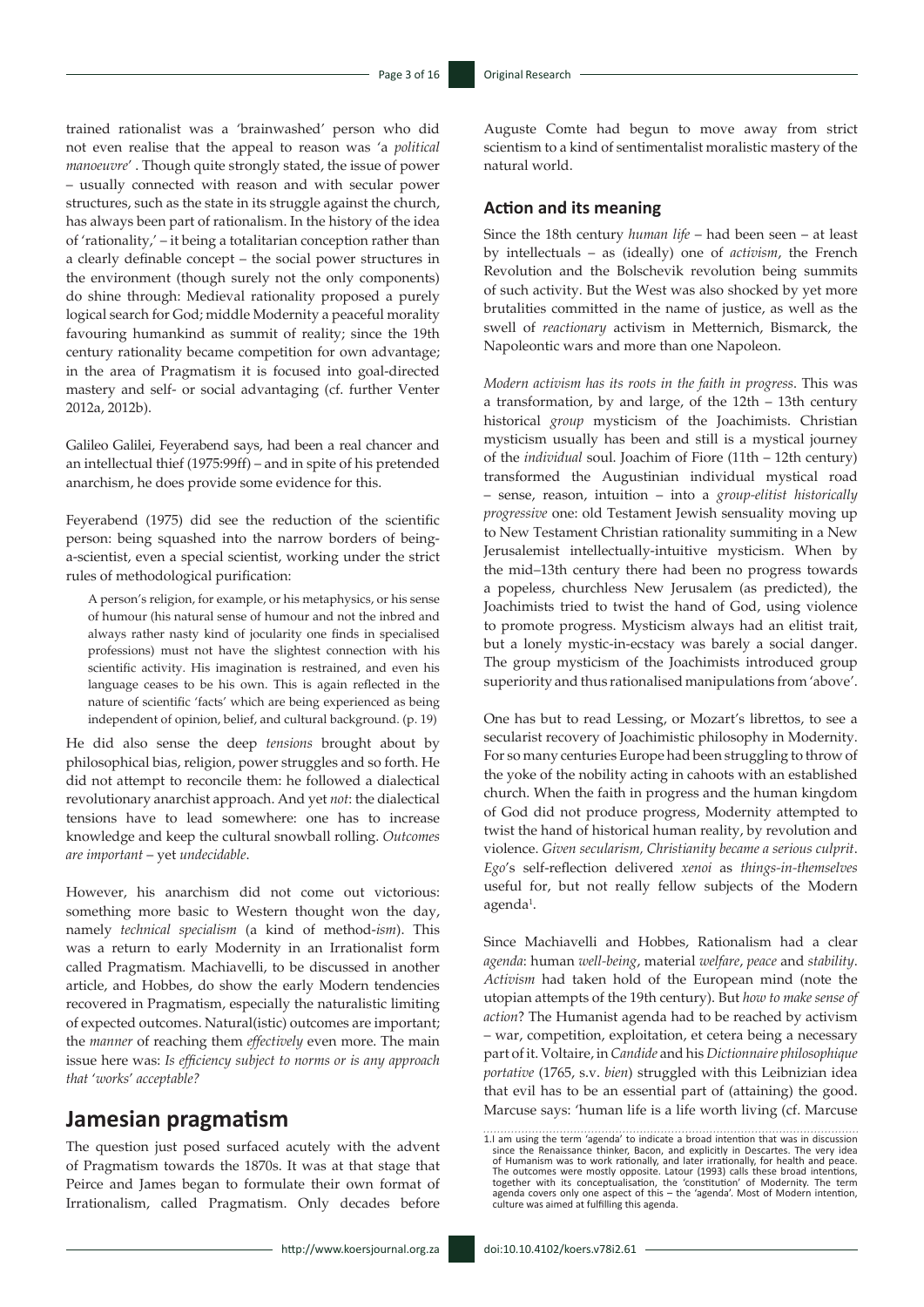1966:x)'. Why would human life have any worth at all? How to make sense of participating in this activism?

Making sense of action, or rather *human-centered activism*, was part of the issue in Nietzsche's strange form of 'nihilism'; of Marx's and Engels's revolutionary doctrines; even more so in Blondel's *L'action*. Auguste Comte, who had rejected all ultimate 'why's' in favour of laws expressing observable regularities, realised that Positivistic natural science in itself made no sense. Having been part of Saint-Simon's activism in favour of the lower classes, he surreptitiously reinserted an ultimate 'why': Humanity as God, thus falling back on an *ontology of human advantage* (cf. Venter 2012b:ch. 6).

Interestingly William James counted Blondel – a modernised Roman Catholic transcendentalist – amongst the 'fellow' Pragmatists of his days (James 1913:viii). They shared a strong interest in human action but surely found different meanings for it. Blondel's argument was that of a transcendental meaning; an explicit meeting with the grace of God (Kierkegaard?) at the horizon of experience. James, surely, would call this taking a *legitimate* moral holiday. He took the opposite route: *empiricism* rather than transcendentalism. Yet the search for empirical facts, as Comte and others had already seen, provided no internal meaningfulness.

James hooked onto this directionlessness, pretending not to have any doctrine at all, but only searching for the *empirical effects* of our ideas. One had but to relate fact to fact in a consistent way. *But why*? *What for*? *What* '*sense*' *would this operation have*?

Being at some distance from the 'Christianity' of his days, he must have had hidden Humanistic *norms* such as human advantage. His search – given his examples – was not simply for effects but for those effects that Feyerabend later also searched for: '*good*' ones! And 'goodness' for him did not lie in the transcendental (religious) direction without (Pragmatist) ado. Groothuis (2013), following Bertrand Russell, argues critically that to execute James's idea of truth, one needs to know in advance what 'goodness' means and also whether a specific idea will have such effects. Thus one needs to have a supreme truth that gives the criteria of goodness and needs to assume the truth of presupposed logico-causal relationships that will make any other idea conform to the supreme truth.

James curiously avoids talking about the great *secular* revolutionary events of Modernity (embarrassing?) – the bloodshed for the sake of good effects – and focused on *the relationship between ideas and individual situations*. Here one could more easily show the 'Rationalists' at fault (and among these put the Christian weaklings near the 'bull's eye'). He must have read Modernity solely via thinkers like Hegel, not to have realised the anti-Christian secularism in Rationalism itself.

Focusing on James's famous book, *Pragmatism* (2013), I shall try to show how such hidden presuppositions determined

http://www.koersjournal.org.za doi:10.10.4102/koers.v78i2.61 -

a skewed presentation of the world of thought and Christianity's place in it.

#### **Personal temperament and human action: The problem of comparison**

In his famous series of lectures delivered in 1907 in Boston and New York, published under the title, *Pragmatism: a new name for some old ways of thinking*, James distinguished two temperaments in philosophy: *the tender-minded* and the *toughminded* (James 1913:12). He summarised the characteristics of the two temperaments in a table (see Table 1).

To *distinguish intentionally* is a question of valid comparison. At the basis of all scientific analysis lies the issue of comparison; an *intentionally planned process of distinction*. This is probably the most complex part of scholarly analysis.

Tabling surely is a form of comparison, but not the other way round: comparison is not simply a listing of or tabling of similarities and differences. For tabling hides the deeper issues regarding valid comparison. Normatively stated, it should not be limited to listing, since:

- a comparison has an *aim*
- the *aim* (subjective side) and the *nature of the compared*  (objective side) *ought to meet*
- these two determine the *points of comparison*.

Normally a comparison aims at showing that either similarities or differences dominate; it wants to conclude to a familial relationship or a non-familial relationship. (Of course there may be undecidables.) Once such a relationship has been established this can be used for further purposeful argument. More than simply tabling similarities and differences, comparison is (or could be) related to 'equation' in algebra and/or arithmetic:  $a + b - 21 = c - a$ .

This says (and note it is a *norm* for the process of numerical comparing):

**If** you *have* an amount a, **and** you *add* an amount b, **and** you *subtract* an amount of 21,

**then** the sum **ought to be** *equal* to an amount c, **from which** one *subtracts* the amount a.

**From this** it is possible (given enough information in the equation) to *deduce* in terms of the **oughts** for deduction: the *value* (amount or quantity) of c, or of b, or of a.

*What value*(*s*) do we deduce? In the present case that or those that serve James's *intentions*. The objects have been chosen to suit the aim. In the majority of cases the compared and determined values will not be numerical. One has to note

**TABLE 1:** Summary of characteristics.

| Nr            | <b>Tender-minded</b>                | Nr             | Tough-minded                |
|---------------|-------------------------------------|----------------|-----------------------------|
| 1             | Rationalistic (going by principles) | $\overline{A}$ | Empiricist (going by facts) |
| $\mathcal{P}$ | <b>Intellectualistic</b>            | B              | Sensationalistic            |
| 3             | <b>Idealistic</b>                   | C              | <b>Materialistic</b>        |
| 4             | Optimistic                          | D              | Pessimistic                 |
| 5             | Religious                           | E              | <b>Irreligious</b>          |
| 6             | Free-willest                        | F              | Fatalistic                  |
|               | <b>Monistic</b>                     | G              | <b>Pluralistic</b>          |
| 8             | Dogmatical                          | Н              | Sceptical                   |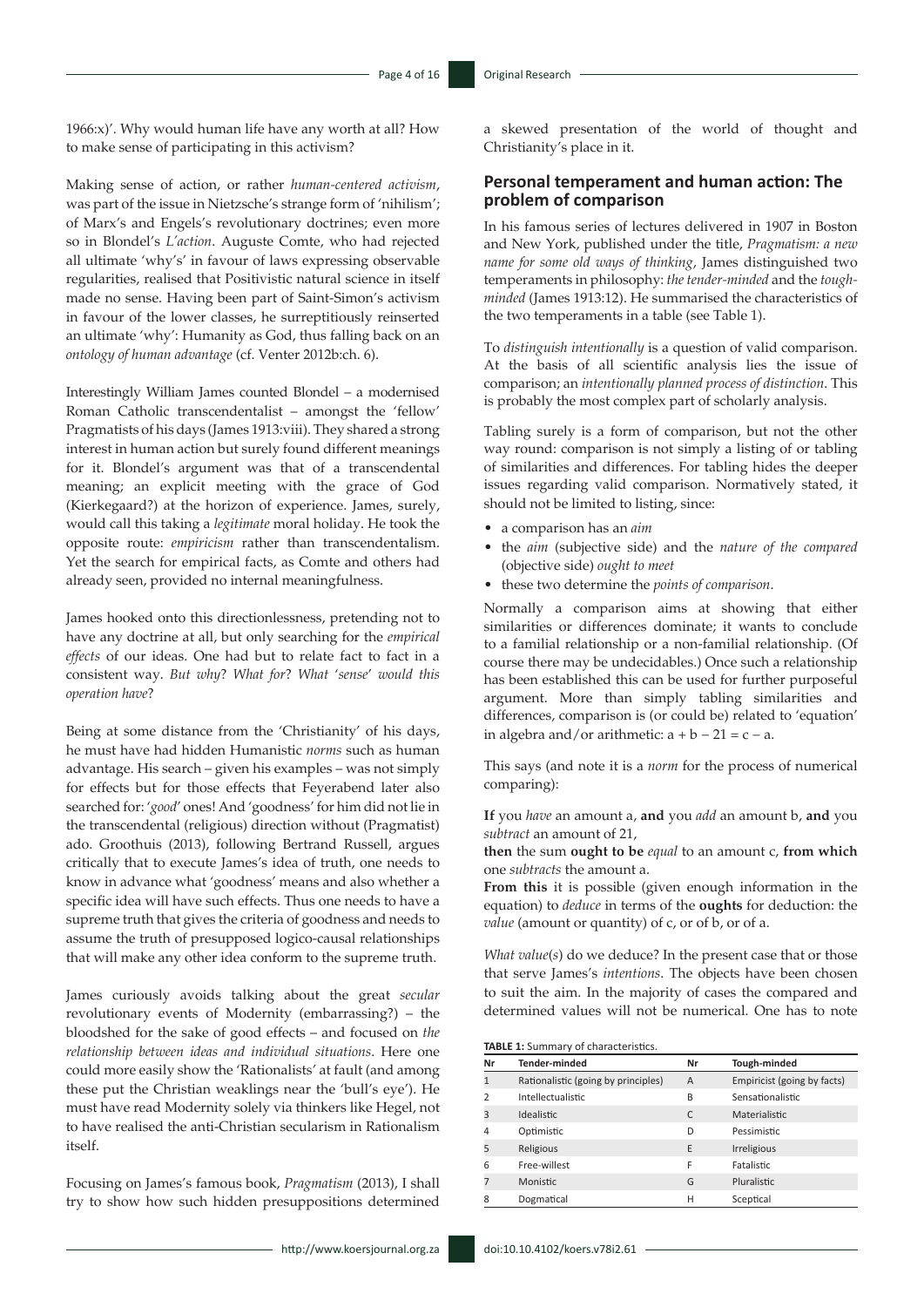that an equation is a *deductive* form of argument. What comes out in the conclusion has to be in the premises. Comparisons, being analogies of equations, have to show the outcomevalues as *derived from the elements compared*. The values we end up with *ought* implicitly be part of the argument, already from the point of departure.

This poses a danger: one can select one's points of departure so that a required conclusion simply has to follow; or one can purposefully combine them with an implicit agenda. Or: one can read – consciously or unconsciously – meanings into the elements compared to suit one's agenda; this happens when the objects used for comparison – the exemplars taken – have been selected to suit one's case. Popper's criterion of good scholarly work, namely falsifiability, is actually an instruction to search for exemplars that will not suit, but severely test one's case (cf. Popper 1969:33ff). It is important to make our mistakes as fast as possible, for this is 'experience' – quoting Wilde and Wheeler to this effect (on the 5th title page).

The term 'value' has its origin in *economic* thought: the valuation of a product in a situation of exchange. It is thus *subjectivist* in origin: how the seller assesses his or her product; how the buyer assesses the same product, and the final agreement found between the two subjects. The value will be expressed in numerical terms whether the exchange takes place in monetary terms or in terms of bartering products for products (cf. Venter 1994).

In the environment of ideology the values would become *the justifications of the means* and will probably not be numerical. But cultural practice often provides the aims and the values: presently we are living in an economistic environment where comparisons tend to deliver economic values in terms of numbers. Why else do we currently have the tendency for numerical values to dominate or replace all other 'importants'?

In comparing, one has to note especially *critical* differences or *critical* similarities. *Points of comparison are usually not of equal importance*. Present-day transdisciplinary methodologies may easily become reductionist since they may too easily be insensitive to critical differences. When one compares chemical reactions involving the same original elements, it makes for a critical difference whether the elements meet one another on top of a rock face or in a living organism. The very same elements combine in very peculiar ways within a biochemical context compared to an inorganic context. Fully materialist reductionists may attempt to reduce biochemical reactions to inorganic processes; bio-spiritualists may argue the other way round. In economics the components in an equation are often weighted before being included (or not), for example the Gross National Product equation (like horses carrying different 'stone' in handicapped races).

*Ideology often blinds the social and political scientist to such critical differences or similarities*, or *may shift the comparison to an alleged critical difference or similarity in the object itself*. This is the reason why Marxists call capitalists 'vulgar' materialists

– these latter are supposedly unable to see the critical difference that 'life' (as contradictory progressive power) makes to history. From the side of capitalism the response will be that individual 'freedom' is more critical to social wellfare and well-being than imposed 'equality'.

All these are quite important in reading James's table (see Table 1). The evaluative, *judgemental* character of the oppositions is suppressed in the table, but the discourse carries emotive suggestions: surely one would rather be counted amongst the *tough-minded* than amongst the tender? Even though the oppositions as given are quite prejudiced and inaccurate, we can leave the details aside in order to look at the broader tendencies and their historical roots. Feyerabend sustained the tensions by welcoming – with their personal temperaments – everybody into the fold. Jamesian Pragmatism attempted to solve the tension, very clearly defined in terms of an oppositional hierarchy, by pretending that Pragmatism was 'only' a method; not a doctrine. It is but the *passage* in a house where everybody can have his or her own room.

Pragmatism is inside the table and yet not, since it sets itself up as *mediator*, very much like Modernity's elitist ambiguity of being both inside history and in an Archimedean point above history. Unsurprisingly Pragmatism turns out to have all the characteristics of the tough-minded temperament; it is *not only* the passage but also occupies all the rooms on the right-hand side of the passage. Thus if one wants to enter a room on the left for some 'tender-minded' property, one has to go through the security system of the tough-minded (passage) and be cleansed of all that is 'inefficient' and 'ineffective'. Note, Pragmatism occupies the passage, thus ensuring it is the mediator, the reconciler between the rooms on the left and on the right; it actually is the mediator-for*others* and the mediator-for-*itself*.

*Methodological* 'purification' is a kind of Modern Platonism developed by Bacon in the Renaissance, radicalised by Descartes, Locke, Hume and Kant; and still present in a Rationalist format in Husserl. James continued the tradition not only from a Lockean perspective, but also from an Irrationalistic perspective. His methodological purification cleanses all of one's religion, one's principles and the avenues of 'free will' – it is a rite of passage into philosophical adulthood.

James was still in the continuation of the *emancipatory* project of Modernity – old-fashioned but somewhat more abstract: what formerly had been the struggle between church and state here became a serious *philosophical* opposition. There was a shift from the institutional level (church – already disempowered) to the level of *ideas*. Ideas have legs but they need good methodical shoes to ensure that they do not drag their feet. Table 1 does in fact not allow any space for 'Christian' ideas as such; Christianity is simply sublimated into the broad spectrum of 'Rationalism' (and as stated above, secularism was the overwhelmingly dominant approach in Rationalism). Religion had its place usually as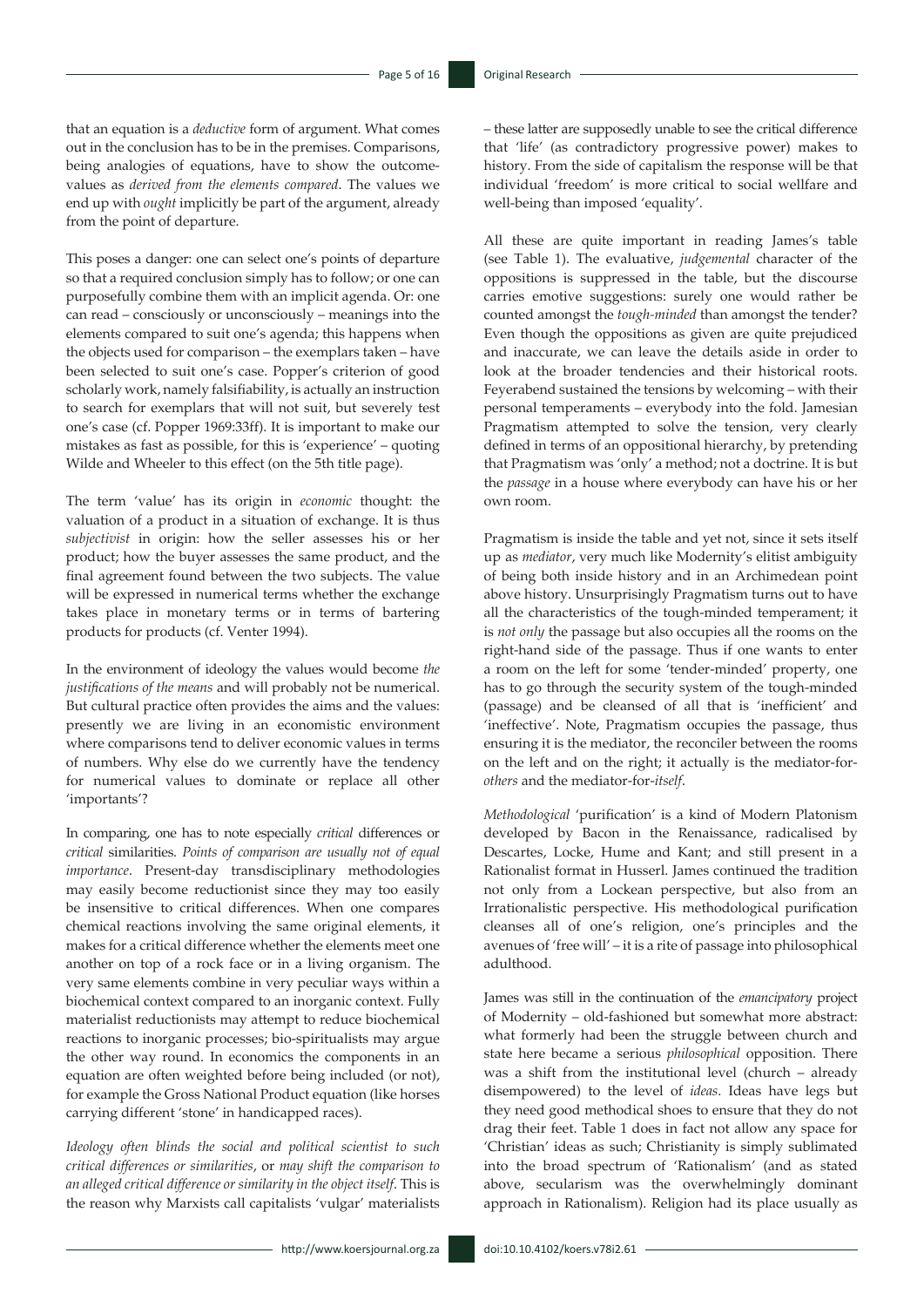part of emotional pietism (allowing for exceptions such as Kant and Hegel).

In fact, the doctrine of a helpless and ineffective Christianity has utopian roots: one finds it in Hobbes but especially amongst 19th century utopians such as William Godwin, who strongly believed that the Christian idea of voluntary care had not been effective for 19 centuries; the only answer was *imposition of sharing by the state*. James was more of an individualist, but his colleagues such as Dewey (and later Rorty) were nearer to socialism.

When one approaches foundational issues, the philosopher has to take a stance and rational arguments for one's beliefs are thinning out. James's arguments sound like elitist impositions rather than being convincing (as we shall see later). Purification for the sake of tough-mindedness: is this not *enforced* scepticism or relativism? And *is the purification itself then really only a form*, *a method*; *really no dogma at all*?

#### **Formalistic ideological purification**

We supposedly live in *non*-ideological times. *But have we actually reached an era of non-ideology?*

Taking Goudzwaard's (1981:ch. 1–2) conception of ideology a little bit further, one has to note that ideologies:

- are *obsessed with results and outcomes*, for they (supposedly) struggle for *everybody's cause*
- are produced in studies behind the desks of *intellectual elites* (and in this sense they are near family of the utopians)
- have difficulty in leaving the 'other's' religion intact, for they want *the* '*cause*' *to over-rule all norms for means and ends*; their cause mostly being of a naturalistic welfare nature
- tend to *polarise*, setting up an image of the unbeliever in their cause as *inimical*, as an enemy of human welfare, freedom, equality, justice (mostly conceived of in' naturalistic terms), which justifies a measure of *coercion* or force (or all too often mass violence).

*Ex post facto* it is *not* Feyerabend's 'anything goes' attitude that won the day; it is the Neo-Pragmatist *paradigm quarantine* that has taken hold. 'Success' is measured by 'excellence in' … 'Excellence' is here all too often understood as *quantity of output*.

In order to sustain the image of 'quality' in a situation of immense outputs and mass institutions, the very *strict rules of method* set by a paradigm are *enforced*. Assessing of articles and grading of student research assignments have become template application. Remain inside the paradigm and follow the form – a double *group solipsism*. This is Neo-Pragmatist methodological purification – academic activism, the sense of which remains unclear. Everybody pays lip service at the altar of academic freedom; the sacrificial lambs having been devoured by Pragmatism's Hophnis and Phineases.

Apparently, James's supposed methodological purification has been victorious:

- 'no' dogma, only method
- 'no' theoretical content, only instrumental content
- 'no' content, only formal procedure.

But are we not in danger of an *end-justifies-the-means* position when enclosed in this kind of formalism? As 'revolutionary anarchist' Feyerabend warned: when 'events, not necessarily arguments … cause us to adopt new standards', those adhering to the status quo will be forced 'to provide, not just counter-arguments, but also contrary *causes*' and adding: 'Virtue without terror is ineffective, says Robespierre' (Feyerabend 1975:25). Feyerabend – again overstating his case – yet struggled to make sense of the whole intellectual enterprise, setting output-criteria like, 'progress', 'advance', 'improvement', 'increasing knowledge', 'keeping culture in motion', et cetera, which he then immediately tried to retract. The problem was that even though he opted for Dadaism – for a Dadaist would not hurt a fly, much less a human being (p. 21, footnote 11) – he knew quite well that B. Shaw wrote (Feyerabend 1975):

A generation that had the courage to get rid of God, to crush the state and the church, and to overthrow society and morality, still bowed before Science. And in Science, where freedom ought to reign, the order of the day was 'belief in the authorities or off with your head. (p. 21, footnote 10)

A Dadaist would not hurt a fly, but how many scientists are Dadaists? They may not be hurting any flies, yet may hurt many Dadaists! How many do believe in nothing at all, if not even Feyerabend could succeed in believing in nothing at all? Is Kuhn's Pragmatistic *paradigmatic solipsism* that makes the scientist *unaccountable* beyond the circle of his paradigm friends (cf. Kuhn 1975:18–20) not an example of Shaw's serious warning against scientism, howsoever we may distance ourselves from his style?

Feyerabend (1975:15) criticises the 'deterioration of language that follows any increase of professionalism'. Kuhn defended exactly this esotericism of the 'professional scientist'. Professional scholars surely, I believe, need technical language in order to stabilise their work. One should, however, reject the elitism implied in the esotericism that had its extremes in the attempts at imposing artificial scientific languages such as that of the *Wiener Kreis* (cf. Carnap 1932) and *still* makes it difficult to see the real sense of a scientist's work. Whether one opts for a dialectically polar logic, a formalistic one, or an intuitionistic one – the remnants of initiation type training has outlived Pythagoras for 2000 years. James (and Marcuse) tried to bridge such gaps, but as elitists reaching out.

Right now, the scientists and their technological associates are active political manipulators of government, for tendering and spending billions to have a telescope in the Karoo for scientists to see the first seconds of creation (as an astrophysicist claimed in a TV news bulletin), expressing a superstitious belief in science. Also for building a number of ('very safe') nuclear power stations, whilst a vast formerly fertile area on the Witwatersrand has already been polluted and made dangerous for human use by the uranium being mined together with gold. The mines have become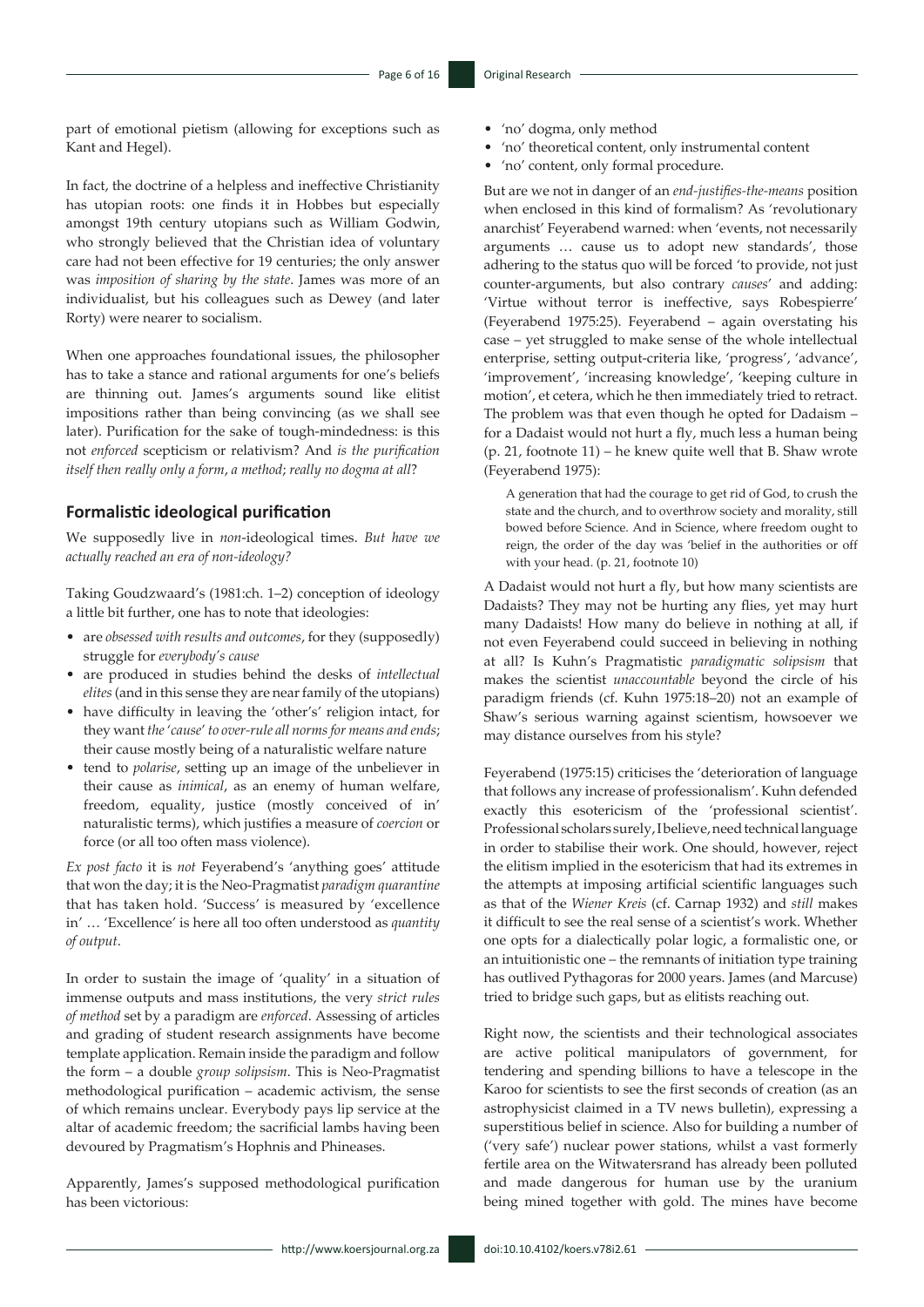untouchable since the National Party government had, and the ANC still has, an interest in selling uranium. *Dadaism is no match for a tough-minded methodology*.

Methods are *plans* and plans are aimed at specific *outputs*. Pragmatism is quite near capitalism, asking for naturalistic outputs; *games* more than bread. The outcomes are the most important content providers for any method; even for a Dadaist strategy. It is *methodo-ideology*, inimical especially to Christian religious norms.

#### **Religion versus science**

James tackles his issue – apparently the reconciling of the tensions of Modern thought (cf. James 1913:13–14) – from the point of view of *religion versus science*. This is important, for it surely was not the only possible starting point that his own table of oppositions (cf. Table 1 above) suggested; that is if one did want to focus on oppositions. *The critical difference between the tender-minded and the tough-minded proves to be religion versus empirical science.* And of course Pragmatism is supposed to be the mediator – yet tough-minded. This suggests an ideological game:

- He could have taken at least seven other direct oppositions as starting point:  $1 \text{ vs } a$ ,  $2 \text{ vs } b$ ,  $3 \text{ vs } c$ ,  $4 \text{ vs } d$ ,  $6 \text{ vs } f$ ,  $7 \text{ vs } g$ ,  $8$ vs h. Yet his first approach is from the angle of an indirect opposition: 5 vs a (religion *versus* empiricism).
- He could have used at least 63 other indirect oppositions, yet he begins with a specific 'indirect' one: religion *versus* empirical knowledge, without explaining his choice.

Certain 'oppositions' have been ingrained into the Western way of looking at reality. This specific opposition has vaguely been present in Plato but became very acute during the tense years of Early Christianity. Feyerabend (1975) noted many of the deficiencies present in the mind of James, as seen in the following quote of James (1913):

Never were as many men of a decidedly empiricist proclivity in existence as there are at the present day. Our children, one may say, are almost born scientific. But our esteem for facts has not neutralized in us all religiousness. It is itself almost religious. Our scientific temper is devout. Now take a man of this type, and let him be also a philosophic amateur, unwilling to mix hodge-podge system after the fashion of a common layman, and what does he find his situation to be in this blessed year of our Lord 1906? He wants facts; he wants science, but he also wants religion. And being an amateur and not an independent originator in philosophy he naturally looks for guidance to experts and professionals whom he finds already in the field. A very large number of you here present … are amateurs of just this sort. (pp. 14–15)

Modernity had inherited this acute contrast between the empirical and the religious from the late Middle Ages (Duns Scotus, Ockham) and the Renaissance (Bacon). It became more prominent in the 17th century with science taking the lead and shifting religion to the margins (the subrational sentiments and emotions). 'Reason' sided with the state against faith and the church. It was Kant and Hegel who 'saved' religion by making it part of rationality, yet in doing so actualised *a dialectical* unity of the two under the

leadership of reason. This Modern secular understanding of religion was adopted by many Christians, intimidated by accusations of being 'emotional' and 'unscientific'.

With the advent of Irrationalism in the 19th century (Pragmatism, Heroic Vitalism, Nietzschean Vitalism, and Existentialism), the compromise became a burden (for Christianity), for now religion could be accused of 'rationalism', 'principled dogmatism' et cetera. This is exactly what James does in the table of characteristics (Table 1) and it makes the shift to Irrationalism religiously the best one.

#### **Rationalism versus Irrationalism**

How did Irrationalism make its appearance? The problem lay in the lack of nuance in Modernity's ontological distinctions. It proposed one basic distinction between 'reason' (a vague and encompassing idea) and 'nature' (reduced to the mechanical or the bio-mechanical). A table of the subcategories can help us to develop a brief explanation of the advent of irrationalism (see Table 2).

Not everybody accepted every subcategory in column A or B – different reductionisms occurred regarding both columns. The table categorises the widest spectrum available. In column B the order could be changed: some authors would put 3 in the place of 1, and shift 2 to 3.

Note the elevated position of the rational sphere: this expresses *the ontology of rational human mastery and appropriation*. Descartes characterised humankind as masters and owners of nature through science and technology (cf. Descartes 1982:VI). Table 2 shows that, compared to a representative Scholastic philosopher such as Thomas Aquinas, the idea of 'nature' has been shrunk; in Thomas it included 'reason'. In its Modern elevation reason displaced the Medieval supernatural (encompassing faith, grace, church and God). Since its inception Modernity propagated rational control for the sake of human advantage; in fact the 18th century econo-philosopher, Quesnay, defined morally good action as taking advantage through natural science and technology (cf. Venter 2012b:ch. 4.6, A.2).

Hobbes (following Machiavelli) created a ghost that would forever haunt Modernity. He argued that the majority live as mechanical wolves in a perpetual instinctive conflict for power, honour and wealth. It surely is a category mistake

**TABLE 2:** Rationalism versus Irrationalism subcategories.

| Nr | Categories                        |                          |  |  |
|----|-----------------------------------|--------------------------|--|--|
|    | Α†                                | Β‡                       |  |  |
|    |                                   | Reason (ideal)           |  |  |
|    |                                   | Understanding (logical)  |  |  |
| 3  |                                   | Intuition (synthesising) |  |  |
| 4  | Sentiments (taste)                |                          |  |  |
| 5  | Passions and drives (instinctual) |                          |  |  |
| 6  | Senses                            |                          |  |  |
|    | Biosphere (physiology)            |                          |  |  |
| 8  | Inorganic                         |                          |  |  |
|    |                                   |                          |  |  |

†, Represents the subcategories subrational, natural, individual (part) and brutish. ‡, Represents the subcategories rational, supernatural and/or cultural, universal (whole) and civic.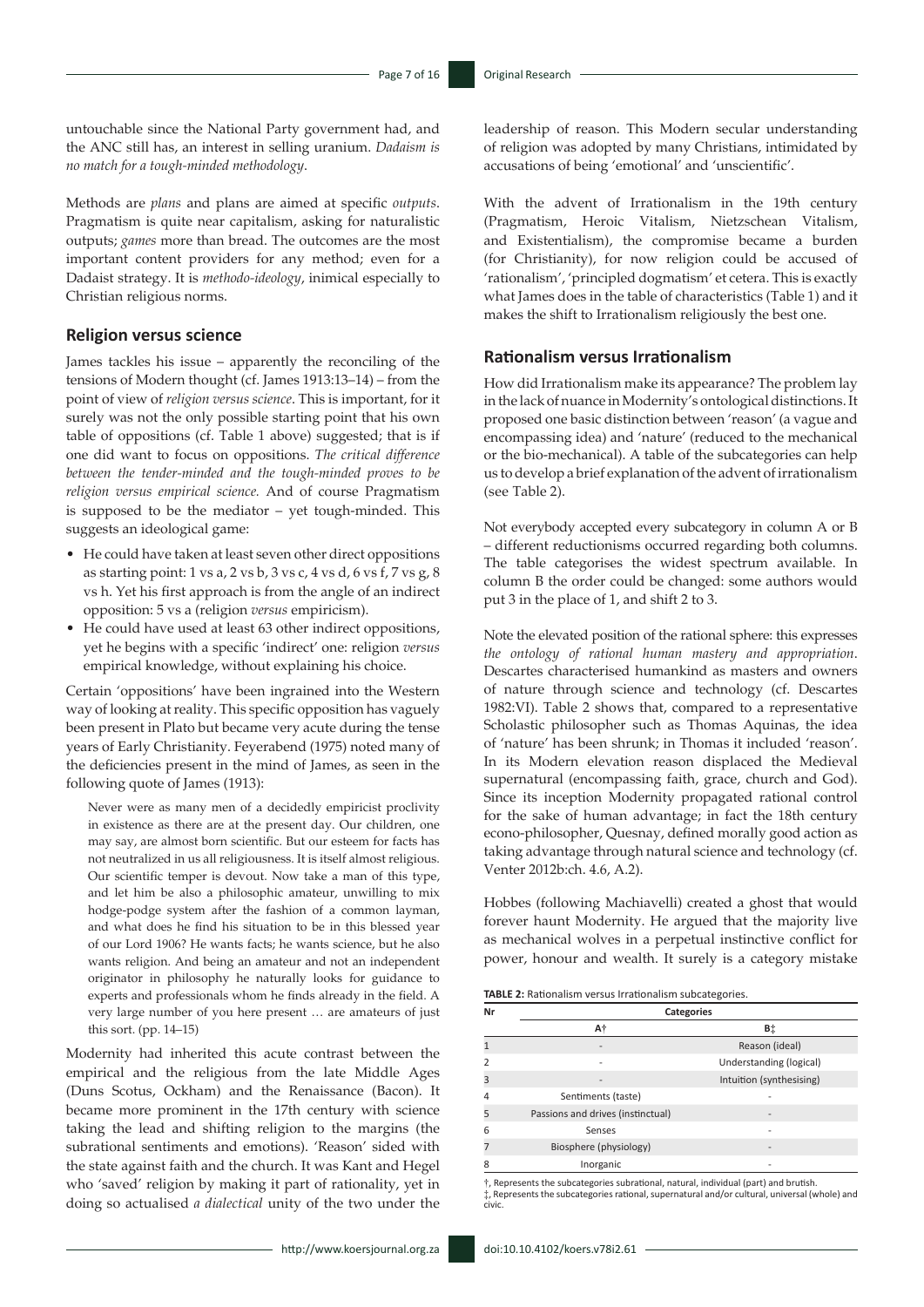or an anomaly, for brute animals do not strive for honour and wealth. Modernity had already adopted the principle that humankind has natural roots and a supernatural aim. In Hobbes the roots became a shadowy threat to the survival of both individual and species.

Hobbes's own alternative was to follow reason; that is: to be obedient to the state as reason, to protect wolf against wolf and against power hungry institutions (especially the church hierarchy). As stable alternatives the natural condition versus the totalitarian state were not at ease with one another, but quite in line with the basic framework of the Modern ontology. The answer to such dilemmatic embarrassment lay in the adding of an article to the Modern confession: *reality*as-human is *historical* and follows a line of *inevitable progress* (cf. Venter 1999:18–46).

Columns A and B in Table 2 are then not oppositional alternatives to be kept in balance from side B, but are *phases of progress* from A to B. The plebs in Hobbes have a momentous rationality; in their quiet moments they may rationally think about justice and fairness to others; but normally the struggle for power, honour and wealth, and for bare survival over against the more powerful, is the order of the day. This struggle is guided by their natural inclinations, as indicated in column A (see Table 2).

This naturalistic side of Hobbes became the supposed original state, the mentioned shadow following reason as it matures. One finds it in Rousseau, Turgot, Adam Smith, Kant, Hegel. It is the beginning of Turgot's base-superstructure model, later adopted and adapted by Marxism. One can illustrate the faith in progress using a graph-like table.

The horizontal axis of Table 3 (1–7) indicates the direction and development of reality as history. The vertical axis (A– H), read column-wise, shows the decline of the influence of 'nature' and the increasing influence of 'reason'. Note that this is the history of a *humanised* reality; it is still pre-Darwin.

Kant, who clearly accepted the rootedness of the human being in subhuman brutish mechanical animality (*Mutmasslicher Anfang der Menschengeschichte*; Kant 1975c), does present progress as in Table 3 – that is assuming the presence of a minimal, slumbering rationality in the first 'human' beings. In the Enlightenment representation of this history, *subrational nature remains with us*, *howsoever rational we may become*.

Combining Table 2 and Table 3, one has to say that in Table 3 block A1, very little of the rational aspects are in control – in Kant it is by and large only the cooperation of rational choice with the instinctive search for the right food and the sexual urge. Block H7 shows nature still present, though under pressure, but all the aspects of nature noted in Table 2 column A, are still present; this is the Achilles heel of Modern Rationalism.

Assuming that Table 3 column 7 could become a reality in all human beings (and that it had become a reality at least in those who were able to present us with this overview of all history), some very serious problems remained unsolved:

**1. How to account for the different supernatural entities taken into account by the Scholastics and displaced by 'reason' in Modernity:**

1.1 God? *Is He*: Non-existent: Part of nature? In reason? On eternal leave?

1.2 Revelation? *To be found in*: Instinct? Reason? *Or is it* nothing but myth or projection?

1.3 Faith? *An act which is*: an Emotion? Rational behaviour? Superstitious?

1.4 Grace: *given by*: the State as kingdom of God? The General Will?

1.5 Organised religion: *institutionalised by*: A free church? A State supervised church?

**2. Other aspects deemed important, not so easily given a place:** 2.1 Morality: A long-term instinct? An emotion? A sentiment? A rational act?

2.2 Art: Instinctual? Rational?

2.3 Practical life: Pure Passion? Quite Rational?

2.4 What does 'rationality' actually mean? [I (JJV) have have found about *nine* different answers.]

**3. A very serious issue would exactly be the relationship between reason-as-lord and nature-as-slave in terms of Table 3 column 7. The majority of humankind would in Table 3 be somewhere between columns 1 and 3.** 

3.1 Who are to control the majority – the column 6's and 7's?

3.2 Who are the column 6's and 7's? The Scientists? Technocrats? *La raison de l'état* [reason of state]?

3.3 How do we know that the column 6's and 7's will not act according to Table 2 column A – their *natural* inclinations to care for themselves and instrumentalise others? Who will control the self-appointed intellectual masters? (cf. Kant 1975b)

The different possible answers to these questions each found a defender. Regarding questions 1 and 2: in all too many cases nature became the location and reason (at least *in spe*  [in hope]) the master and owner. In all of Modernity the civil

**TABLE 3:** Faith in progress.

| Nr |               |               |               | 4             | 5             | 6             |               |
|----|---------------|---------------|---------------|---------------|---------------|---------------|---------------|
| A  | Reason        | Reason        | Reason        | Reason        | Reason        | Reason        | Reason        |
| B  | <b>Nature</b> | Reason        | Reason        | Reason        | Reason        | Reason        | Reason        |
| C  | <b>Nature</b> | <b>Nature</b> | Reason        | Reason        | Reason        | Reason        | Reason        |
| D  | <b>Nature</b> | <b>Nature</b> | Nature        | Reason        | Reason        | Reason        | Reason        |
| E. | <b>Nature</b> | <b>Nature</b> | <b>Nature</b> | <b>Nature</b> | Reason        | Reason        | Reason        |
| F. | <b>Nature</b> | <b>Nature</b> | Nature        | <b>Nature</b> | <b>Nature</b> | Reason        | Reason        |
| G  | <b>Nature</b> | <b>Nature</b> | <b>Nature</b> | <b>Nature</b> | <b>Nature</b> | <b>Nature</b> | Reason        |
| н  | <b>Nature</b> | Nature        | <b>Nature</b> | <b>Nature</b> | <b>Nature</b> | Nature        | <b>Nature</b> |

The horizontal axis of the table is represented by the numbers 1-7 and indicates the direction and development of reality as history, whilst A-H represents the vertical axis. Read column-wise it shows the decline of the influence of 'nature' and the increasing influence of 'reason'.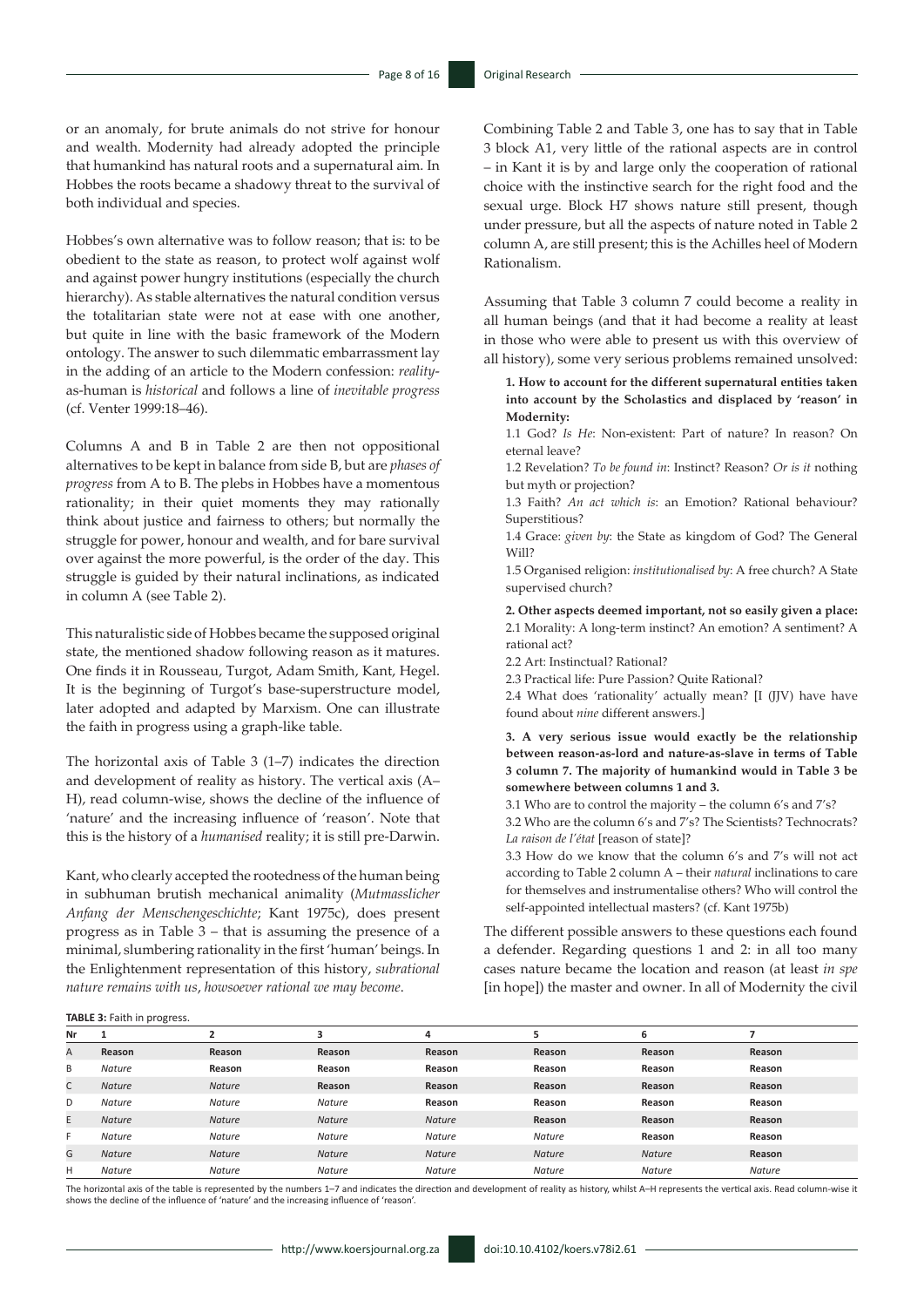state represented divine rationality; the head of state thus enjoying divine rights.

The really problematic issues then were those under question 3. Humankind's rootedness in nature implied carrying its 'natural' aspects permanently with it*. The issue of external versus internal control of human individuals was dangerously serious*. Descartes as monistic interactionist believed that the mechanical could be the causal media of wisdom from one rational subject to another – two purified reasons much too needful of greasy machines. Hobbes chose for external controls and Kant, having seen some results of this, just threw his intellectual hands in the air in the face of 'radical evil'.

Hobbes (1946) put it thus:

The value, or WORTH of a man, is of all other things, his price; that is to say, so much as would be given for the use of his power: therefore it is not absolute, but a thing dependent on the need and judgment of another ... And as in other things, so in men, not the seller, but the buyer determines the price. … The public worth of a man, which is the value set on him by the commonwealth, is that which men commonly call DIGNITY. And this value of him by the commonwealth is understood [to be] by offices of command, judicature, public employment; or by names and titles, introduced for distinctions of such value. For he is the worthiest to be a commander …that is best fitted, with the qualities required to the well discharging of it; and worthiest of riches, that has the qualities most requisite for well using of them: any of the qualities being absent, one may nevertheless be a worthy man, and valuable for something else. Again a man may be worthy of riches, office, and employment, that nevertheless, can plead no right to have it before another; and therefore cannot be said to merit or deserve it. For merit presupposeth a right, and that the thing deserved is due by promise … (*Leviathan X*)

Hobbes (1946) wanted us to believe that:

- the *worth* of a person is his or her *interindividual utility*, as judged by the powerful (the demander)
- the *dignity* of a person is his or her *public utility*, as assessed by state authorities.

Two requirements for realising such worthiness or dignification are:

- 1. fitness for the job
- 2. a pre-existing contract.

But in Hobbes's format, this implies that one human is but *a tool for another* and all citizens are *tools of the state*.

Locke (n.d.; TTG, II: 1–10), through his Christian doctrine of the inherent worthiness and thus inalienable rights of humankind and Kant by elevating human reason to the supernatural position, resisted this utilitarian instrumentalising of fellow human beings. It had, however, already been institutionalised in transitional patterns from late feudalism to early capitalism: the international slave trade, exploitative colonialism, exploitation of rural husbandry as well as workers, as the industrial revolution gained momentum. The natural, instinctive care for selfinterest (rational control limited to the momentary actions of the 'impartial spectator') became the struggle for survival in Darwin and the formalised calculus of pleasure in Bentham (moral philosopher) and the *war* [*sic*] to secure it, in his student, Edgeworth (economist).

On the collective side the Hobbesian principle that only the leadership of the collective acts rationally was realised widely by self-appointed intellectual or scientific leaders in different forms of nationalism and socialism: the plebs had to be *forced* to obey the general will and thus be *free* (cf. Rousseau 1916:II, vii). Hobbes's promise of protection by civil society, the French revolutionary Condorcet's eschatology of a scientifically morally purified and happy humankind, Kant's promise of perpetual rational peace through a balance of instinctively selfish warring state authorities – all these collapsed in the face of the self-advantaging powerful seeking own *utility*. Human-beings-*in-spe* [hoping to be] had but instrumental worthiness for the self-appointed, 'peaceful', rational masters.

#### **Pragmatistic scientism versus Christianity**

During the second half of the 19th century the Christian lovehope-faith trinity had been fully displaced, but intellectuals began to realise that the hope in, and for, reason was futile. Amongst irrationalists a singular, lonely intellectual, Kierkegaard, tried to revive some of the Christian hope<sup>2</sup>. For the rest the compacted nature of Table 3, H7, unfolded into power again, and we see Table 2, column A – brutish nature – return as different currents:

- *• romanticism* chose for the dominance of sentiments and passions
- *• realism* for sense experience
- *• naturalism* for the survival war for basic physiological and instinctive needs
- *• existentialism* for the jump into a dark future to become human
- *• heroic vitalism* for an individual, violent above-human or super-collective
- later *positivism* for a logic with unstable axioms and rules.

And then there was *Pragmatism*, pretending to embody all these other currents – yet the focus was on outcomes and output; an Irrationalist *utilitarianism*<sup>3</sup> . But it was also a

2.I am thinking here of irrationalist philosophers taken into account in secular textbooks. Depending on the extension of the circumscription of 'Christian', one could of course take thinkers such as the earlier Dilthey and also Schleiermacher into account – even though strongly subjectivistic and rationalistic. In James's day even Hegel's philosophy was considered 'Christian,' otherwise a dialectical theology could never have found the acceptance it did. If one is stricter in circumscription, then of course those thinkers not often found in secular textbooks come to mind: in Reformed circles Groen van Prinsterer, Abraham Kuyper and possibly Bavinck; in Catholic circles probably the early Husserl (who considered himself Christian), Blondel and Neo-Thomism amongst others.

<sup>3.</sup>Utilitarianism is a moral philosophy teaching that moral behaviour is that behaviour which increased utility. In too many cases 'utility' has been equated with increased plane pleasure and decreased pain – that is 'hedon the individual can take care of increasing my own interests, then utility is increased for everybody. More socially consciousness utilitarians would rather argue that everyone should work for the greatest utility for the greatest number. Utilitarianism as such could fit in with different philosophical attitudes, such as both rationalism and irrationalism. Under rationalism it would argue that one should overcome egoism and strive for rational reflection on what is good for me, or what is good for<br>all – universally. When rationalism was no more fashionable, utilitarianism adopted<br>an irrationalistic heart, called 'pragmatism'. Pragm mad. One does no more need to have rational arguments for one's behaviour. A liberal pragmatist would argue: this is ethical, since it works for me. A more socially consciousness pragmatist would be one testing what works for the majority. The universality of rationality has disappeared, one has but to keep on trying – see what works.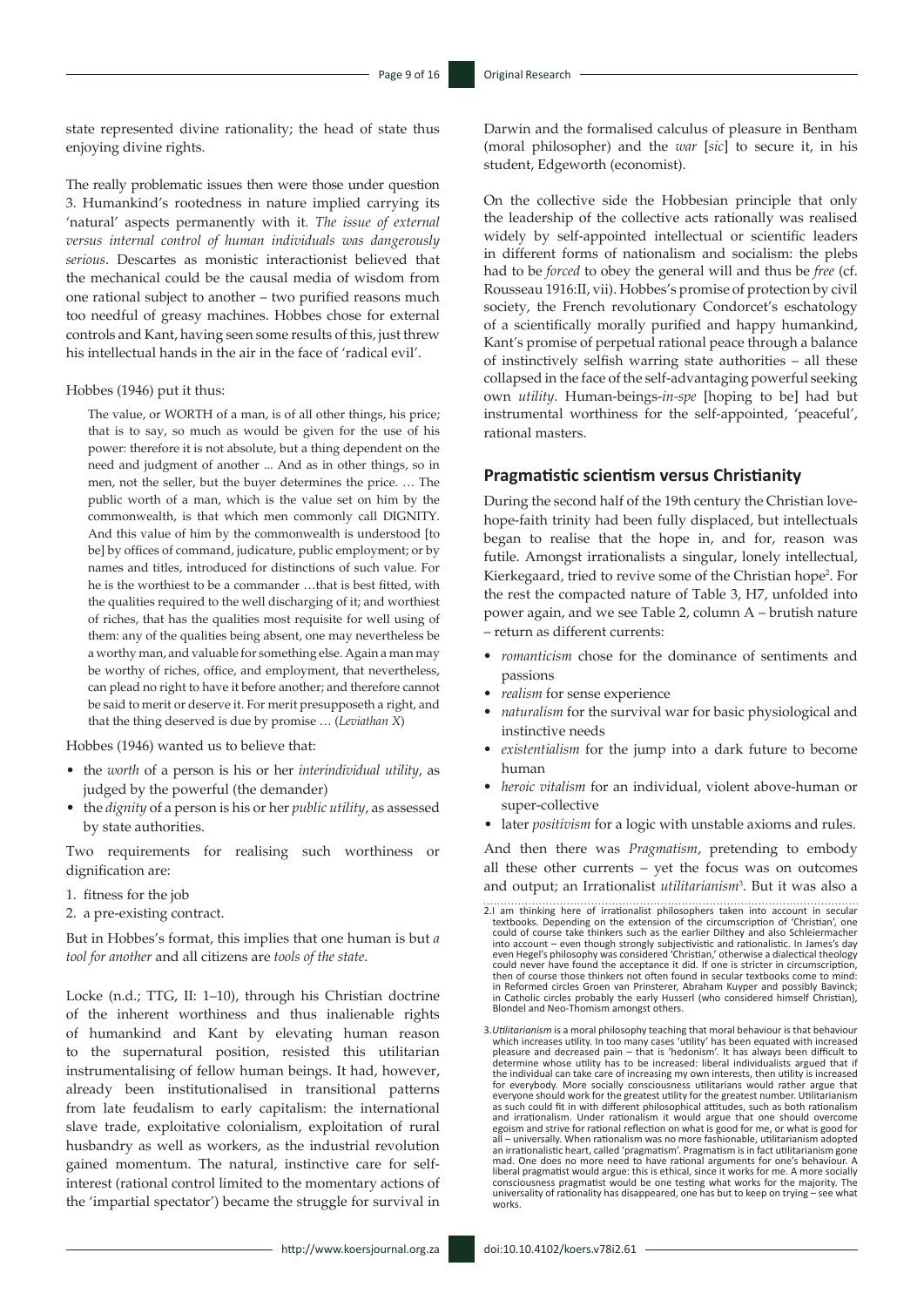return to 'nature' of a special kind: the natural sub-rational Hobbesian mind. It was the extension of *Scientism* in its empiricist form; the belief that science was the best approach for the realisation of the Modern agenda.

In the earlier quote from James (1913) he admits to that which has been characteristic of Modernity at least since Descartes; *a religious adoration* of science and its power, being an ontology of mastery and appropriation in which technical methods have the upper hand (cf. Venter 2012a:ch. 5, J2). This is important: where science and religion are opposed, or state and church, the confrontation eventually shows itself as one *between two religions*: one *transcendentally* and the other *immanently* rooted.

The 'new' 'religion' will – especially when it is science or ideology (the latter mostly an extension of the former) – set itself up as elite, as better, the replacement of the aged, as *the gracious one*. James presents science as pervasive: every child who loves 'empirical' knowledge, 'facts', is a born 'scientist'. How to reconcile this with the apparently opposite striving for 'religion' is a question which the elite professional Pragmatist philosopher has to answer *for you*. What answer does the Pragmatist give regarding Christianity?

The Christianity of his days – James (1913:22ff) paints with a broad brush – are of two tender-minded types: the Hegelian pantheist Protestants and the Roman Catholic reserved theists – the one as abstract as the other.

A broad brush, very broad indeed; dripping with dark paint. The dice was loaded to one side: being-crucified upside down, fed to the lions, burnt at the stake, decapitated, jailed for not signing a revolutionary 'confession', going to far-off countries and face disease and death to be among the poor, suffering injustice to be a voice for others, being denied access to public facilities, emancipating the lowest casts – nothing of these could be presented as down-to-earth, factual, empirical tough-mindedness?

The fact that some liberal theologians adopt new intellectual fashions is surely no proof that the majority of Christians follow them? *Theology is theory; religion is praxis*; and often the cleft between the two becomes quite wide. But James (1913) knows what is really needed:

What *you* want is a philosophy that will not only exercise your powers of intellectual abstraction but that will make some positive connection with this actual world of finite human lives. You want a system that will combine both things, the scientific loyalty to facts and willingness to take account of them, the spirit of adaptation and accommodation, in short, but also the old confidence in human values and the resultant spontaneity, whether of the religious or of the romantic type. And this is then your dilemma: you find the two parts of your *quaesitum* hopelessly separated. You find empiricism with inhumanism and irreligion; or else you find a rationalistic philosophy that indeed may call itself religious, but that keeps out of all definite touch with concrete facts and joys and sorrows. (p. 20)

James (1913:28ff) opposes 'intellectual' ideas. But surreptitiously he admits to dogma: empiricism combined with 'inhumanism' is apparently 'wrong'. *There is a dogmatic* 

*norm here: one has to be both empiricist and humanist*. 'What *you* want …'. James wants us to have 'spirit' and 'matter'. Christianity fails, being a spiritualistic 'nothing-but'-ter. Religion has had its time, says the materialist. Christ has in two thousand years done nothing for humankind.

#### **Ideology**

William James knows what is good for the new generation. So did Marx. So did Comte. So did Hobbes. Worldviewish prescriptive intellectual elitism – *knowing everybody's good cause* better than they do themselves – is one of the most prominent characteristics of *ideology*, especially where outcomes are prescribed *whilst one keeps quiet about the means issue*. Pragmatism measures effects, outputs and outcomes. Causes, instruments, means, and meanings can be given any sense only in terms of their effects James (1913):

It is astonishing to see how many philosophical disputes collapse into insignificance the moment you subject them to this simple test of tracing a consequence. There can *be* no difference anywhere that doesn't *make* a difference elsewhere – no difference in abstract truth that doesn't express itself in a difference in concrete fact and in conduct consequent upon that fact, imposed on somebody, somehow, somewhere, and somewhen. The whole function of philosophy ought to be to find out what definite difference it will make to you and me, at definite instants of our life, if this world-formula or that worldformula be the true one. … Pragmatism represents a perfectly familiar attitude in philosophy, the empiricist attitude, but it represents it, as it seems to me, both in a more radical and in a less objectionable form than it has ever yet assumed. A pragmatist … turns away from abstraction and insufficiency, from verbal solutions, from bad *a priori* reasons, from fixed principles, closed systems, and pretended absolutes and origins. He turns towards concreteness and adequacy, towards facts, towards action and towards power. That means the empiricist temper regnant and the rationalist temper sincerely given up. It means open air and possibilities of nature, as against dogma, artificiality, and the pretence of finality in truth. At the same time it does not stand for any special results. It is a method only. (p. 51)

This quote contains in a nutshell what mature *Pragmatism* is all about. The characteristics of so-called 'Post-Modernism' are clearly present:

- Intellectual *elitism* of an *ideological* kind: every abstract truth must and will make an empirical difference. *Note that 'Pragmatism' does not mean having and applying practical experience; it rather means making the empirical world fit one's subjective intentions*. It kept the backbone of the Modern ontology of mastery and appropriation.
- No *fixed* principles, no closed systems, no absolutes and no *origins*. 'Post-Modernism' has taken its cue from this. There is nothing to hold onto; only an endless muddy pool and we have to muddle through. This is why James, in spite of his self-confidential approach, talks of the Pragmatist mind as 'pessimist'. It is like the joke of the mouse fallen into a huge drum of milk, having to water-tread until the milk becomes cream, then until the cream becomes butter, using the butter as boat to reach the side – very, very, very far away … And yet, the *form* does count.
- It is *situationistic* and *eventualistic* prefiguring Foucault's fighting each power event on its own. In James it meant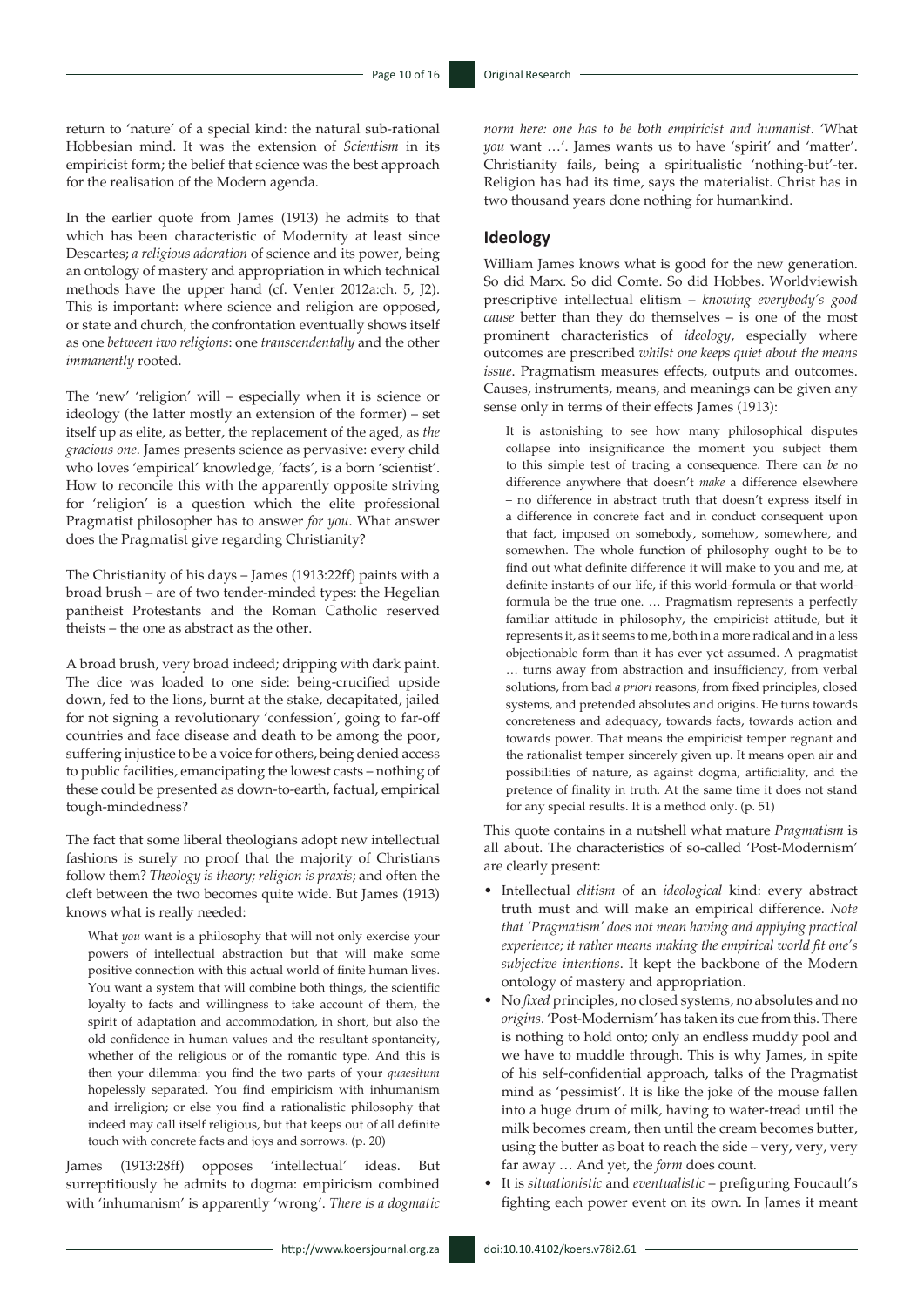bringing 'out of each word its practical cash value' and 'set it at work within the stream of your experience' (James 1913:53). It is focused on the here and now, apparently the short term; Heidegger's staying-where-you-already-are demythologised into empirical results. Within this muddy pool one has to water-tread, looking for that clod of mud to take a little ride on; coming from no beginning and not going anywhere in particular; getting one step 'ahead' each time. One has to ask Nietzsche's Zarathustra *where* 'ahead' is. It suddenly becomes clear that Feyerabend's revolutionary scientific anarchism or Dadaism was not so very new, though he surely had gone further down the road.

- It is *individualistic* and even *fragmentary*. 'Post-Modern' relativistic authors assume endless networks, but are mostly focused on recovering the individual, the fragment, from the network of processes and events. Rationalism insisted that the mind creates universal objects within in its own orbit and that the empirical world – often itself seen as but a mental construct – was subject to these universals as law. James rejects 'bad' *a priori* reasons; but *does this imply that there are good ones, and what would they look like*? Given some hidden naturalistic and animalistic views of being human, Hume's issues around induction remained a problem: how come the day-old chicken 'understands' three dimensional space in a way that took geniuses in geometry centuries to discover? In a naturalistic evolutionary context the *a priori* first became rooted in the sub-rational passions and instincts in Turgot and later (after Darwin) completely absorbed into them, in Freud and clearly in Pragmatism's other grandfather, C.S. Peirce (cf. Peirce 1878).
- And yet it is scholarly worldviewish, analysing worldviews on the basis of their practical effects. What practical, observable effects will make Pragmatism itself true? How does a method without any normative doctrine choose among effects that make it better than for example Rationalism or Christianity?
- *• The framework of Pragmatism is subjective idea as instrument in an individual mind – whether instinctive or abstract – and its empirical effects.*

Presently we do find a kind of social brutalising in a wideranging hedonism, exploitation of human beings for pure material accumulation, a 'civilised' (that is: a technically sophisticated and thus civilly acceptable) disrespect for human life (whether medical or military), all pervading consumerism and skin-deep beautification with no regard to consequences for personal or environmental health.

A professed *non*-doctrine pretending to be pure method is an attempt to play with means via ends, having no criteria for the goodness of either. Is there a link between present lifestyles and a dominant Pragmatism?

#### **Pragmatism as a worldview and a philosophy**

The quote of James (1913:51; see the previous section on 'Ideology') may help us further: Pragmatism *really* does *not* stand for pure method and no doctrine – it 'acts' the opposite of what it preaches. Philosophy has to *analyse worldviews* ('world-formulas' James calls them), asking the simple question: If worldview A is true, what, empirically observable difference would it make to processes, events and human actions? And if worldview B were to be true? Pragmatism, James suggests, is but a *formal* philosophy – it is *only a method* to choose between ideas and doctrines. It does not have its own principles or absolutes:

- '*Only* a method'? But doesn't the requirement of having a method already constitute some norm, or principle, or doctrine?
- A method *without a content*? Doesn't the instruction to evaluate doctrines on the basis of their difference in practical effects constitute a content and a normative one at that?
- And crucially: How to *evaluate the different effects?* Where do I find the criteria to assess Buddhism *versus* Christianity  $-$  is it an issue of conforming to the effects which *I* – evaluator – believe a good worldview should deliver? Or in terms of the efficiency of each to deliver on its *own* promises? If the latter, how then to say which is the most efficient? Are the contents of efficiency in the two cases comparable? And if they are about equally efficient in delivering on their *own* aims, *then what*? *Or so what*?

The Pragmatist turns to *concreteness, adequacy, action and power* – quite reminiscent of Machiavelli, the French Revolution, Nietzsche and Marx. In intellectual history one of the recurring attitudes is to overstate one's own case and understate the other's, in order to differentiate one's own views from what had gone before. James repeatedly states that Pragmatism is nothing new; it is in fact the oldest philosophy in existence. But of course: it is new in the sense of *a critique of the recent past's ineffective* philosophies; it is thus *better*:

- Yet when one reads him carefully, he does not seem to have studied Kant or Hegel intensively, observing the real consequences of their work. For all their cloud-thin abstractions, the practical difference their philosophies could and have made was clear: Kant propagated a league of nations – adopted by Catherine the Great and her successors on the Russian throne – and became the great granddad of the 20th century United Nations. Hegel was the grandfather of Marxism, Stalinism and radical right wing political practices (such as Fascism's systematic framework for the reception of for example Sorel, as executed by Gentile).
- He also did not study Descartes very well, who, for all his aprioristic deductivistic Rationalism, still was the father of technicistic power mongering in terms of the ontology of mastery and appropriation.
- When one talks of proposing a philosophy of *concreteness, adequacy, action and power* – all the questions posed above return in another form: *How to know how much concreteness makes for adequacy? What direction is our action to take? What kind of power and how much of it?*

James's selection of outcomes clearly shows that Pragmatism is *not merely formal*. If one does have any further selection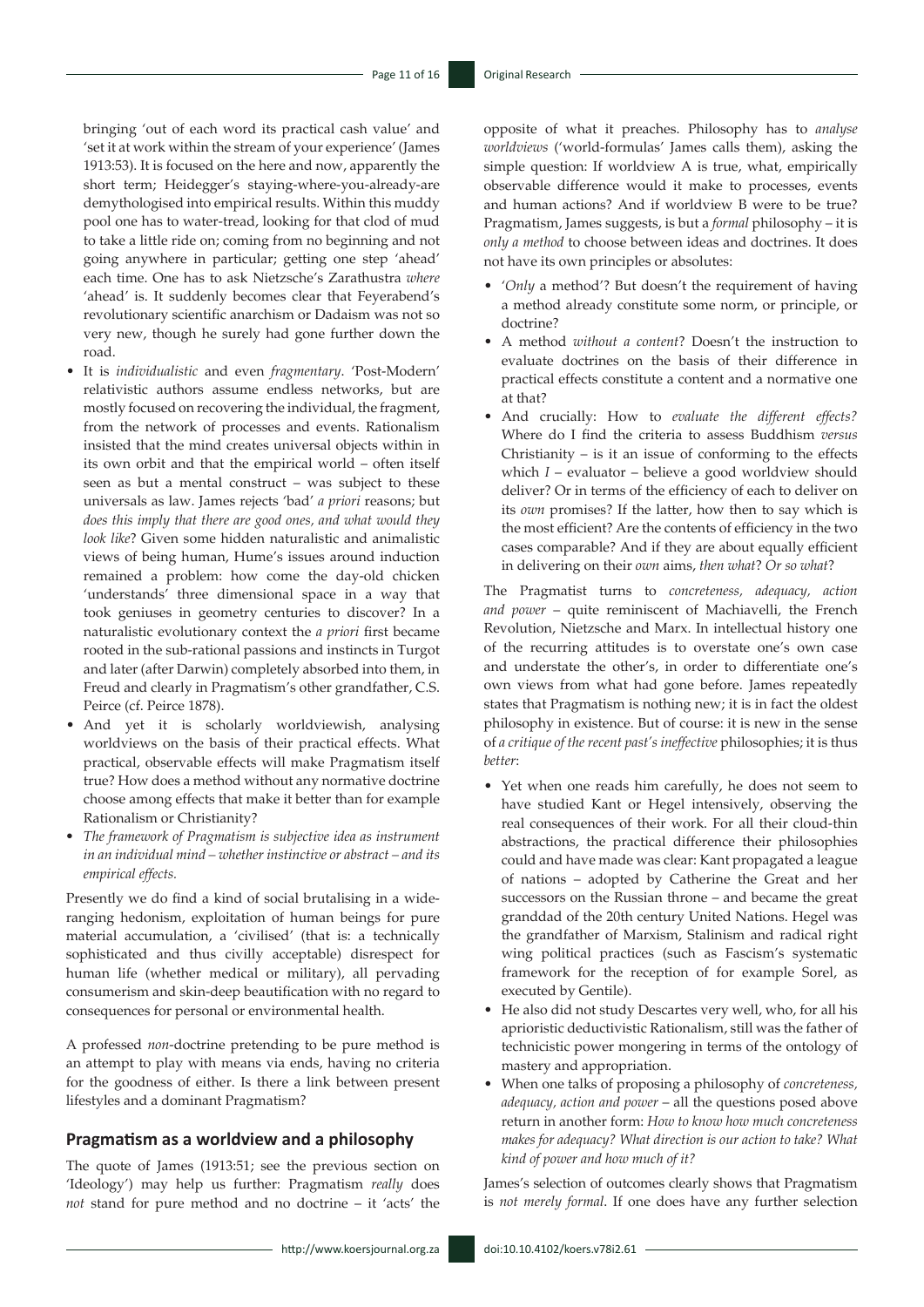criteria, these will fill some books. And if one does not have any criteria, will intellectual life – in its required consequences – then not simply become the brutality of what *I personally like* to happen, here, now?

Pragmatism stands quite close to the later Auguste Comte's form of *Positivism*. Since Descartes Modernity had been propagating the idea that if one wanted to be scientific, one had to find *inevitable natural laws*. If one wanted to *control* one had to *know* such laws. In Kant even history is reduced to a natural science for the sake of 'being-scientific' (cf. Kant 1975a:33–34). But his striving for world peace and governance depended completely on his understanding of such laws; the prophet of autonomous freedom surreptitiously required control over humankind. Comte (1957:178–179), however, argued that we are searching for but an *approximation* of such laws *for the sake of mastery and control*, a scientific economising for human advantage. He argued in this way, in order to convert the one-eyed specialist and the competitive egoist into a servant of his divinity: Humanity.

A senior Neo-Marxist, Horkheimer (1953), would plead with first year students in Frankfurt always to look beyond their discipline and be sensitive for the suffering of humankind. By then the mastery and appropriation motive had taken its utmost toll – Comte and Nietzsche's above-humans had brought the utmost suffering. During Modernity the idea of evil (conflict, competition) being good or serving the good, progressively transformed itself into a philosophical anthropology of essential mastery-in-unity-with-essentialsuffering. Given the agenda of Modernity, human suffering as essence had to be eliminated by progress to a higher essence; but the 20th century showed the opposite.

During the 20th century (especially after Rorty) a heavy cloud of doubt about the representation, the 'realism' of our pictures of the world, cast a shadow over traditional Modern epistemology. The 20th century sceptics about representation have been a few centuries late: Kant's struggle with the *Ding-an-sich* [thing-in-itself] had already indicated such doubt. However, as subjectivism grew – Nietzsche and the later Comte being cases in point – *activism and power came to overshadow exactitude*. Feyerabend noticed this. James (1913) summarised it thus:

When the first mathematical, logical, and natural uniformities, the first *laws*, were discovered, men were so carried away by the clearness, the beauty and simplification that resulted, that they believed themselves to have deciphered authentically the eternal thoughts of the Almighty. His mind thundered and reverberated in syllogisms … He thought the archetypes of all things, and devised their variations; and when we rediscover any one of these his wondrous institutions, we seize his mind in a very literal sense. But as the sciences have developed farther, the notion has gained ground that most, perhaps all of our laws are only approximations. The laws themselves, moreover, have grown so numerous that there is no counting them; and so many rival formulations are proposed in all the branches of science that investigators have become accustomed to the notion that no theory is absolutely a transcript of reality, but that any one of them may at some point be useful. Their great use is to summarise old facts and to lead to new ones. They are only a man-made language, a conceptual shorthand … in which we write our reports of nature; and languages, as is well known, tolerate much choice of expression and many dialects. (pp. 56–57)

The value of theory, even a mathematical theory, like that of any idea whatsoever, does not lie in precision, truth, exactitude, but only in its effects as a *tool for power*. The cash value idea of theory *instrumentalises* ideas. '*Theories thus become instruments, not answers to enigmas, in which we can rest*' (James 1913:53). Instruments, then, in terms of concretisation, adequation, activism and empowering. Of what and of whom?

Will not the adherents of an idea then also become useful tools for the already powerful? Machiavelli, copying Ancient Roman totalitarianism, presented religion as useful opium for the people – to keep them subdued; one has but to get some control over the pope or the religious leaders. He was copied by Hobbes, Rousseau and Marx. All *ideologies instrumentalise ideas* for the 'good of everybody', and the 'good for everybody' is shown in the practice of the elites' beliefs (Mao 1968):

The Marxist dialectical philosophy … emphasizes the dependence of theory on practice, emphasizes that theory is based on practice and in turn serves practice. The truth of any knowledge or theory is determined not by subjective feelings, but by objective results in social practice. Only social practice can be the criterion of truth. (p. 4)

Social praxis as the singular criterion of truth? How short the intellectual distance between James and Mao? James, in summarising the characteristics of Pragmatism, offers us the *form* of an authoritarian *ideology*, which allows for any meansserve-ends manipulations and brutalities, to set itself as the 'only' idea that really 'works'. Present-day managerialism is but one form of Pragmatism (authoritarianism, sometimes with a smile). The Pragmatist may then exactly do with religion what Machiavelli propagated: use it as an opiate *for*  the people.

My interpretation is not far removed from that of Groothuis (2013), who refers to Russell's criticism that God in James becomes no more than a 'useful' hypothesis. This apart from the fact that already since Lovejoy's 1908 criticism of James there has been a whole debate about what James could have had in mind by 'meaning' as 'the effects of an idea' and truth as the 'useful effects' – all ambiguities that one may follow up in Rydenfelt (2008), which make it difficult to apply the theory.

#### **James, science and religion**

James started his series of lectures from the perspective of the opposition between religion and empirical science. Einstein, writing at more or less the same time and already strongly influenced by Pragmatism, still adhered to the idea that one could finally solve the puzzle of reality in all its forms and find God's thoughts (cf. Venter, 2012c:41ff). James has moved much further into Irrationalism than Peirce and Einstein; the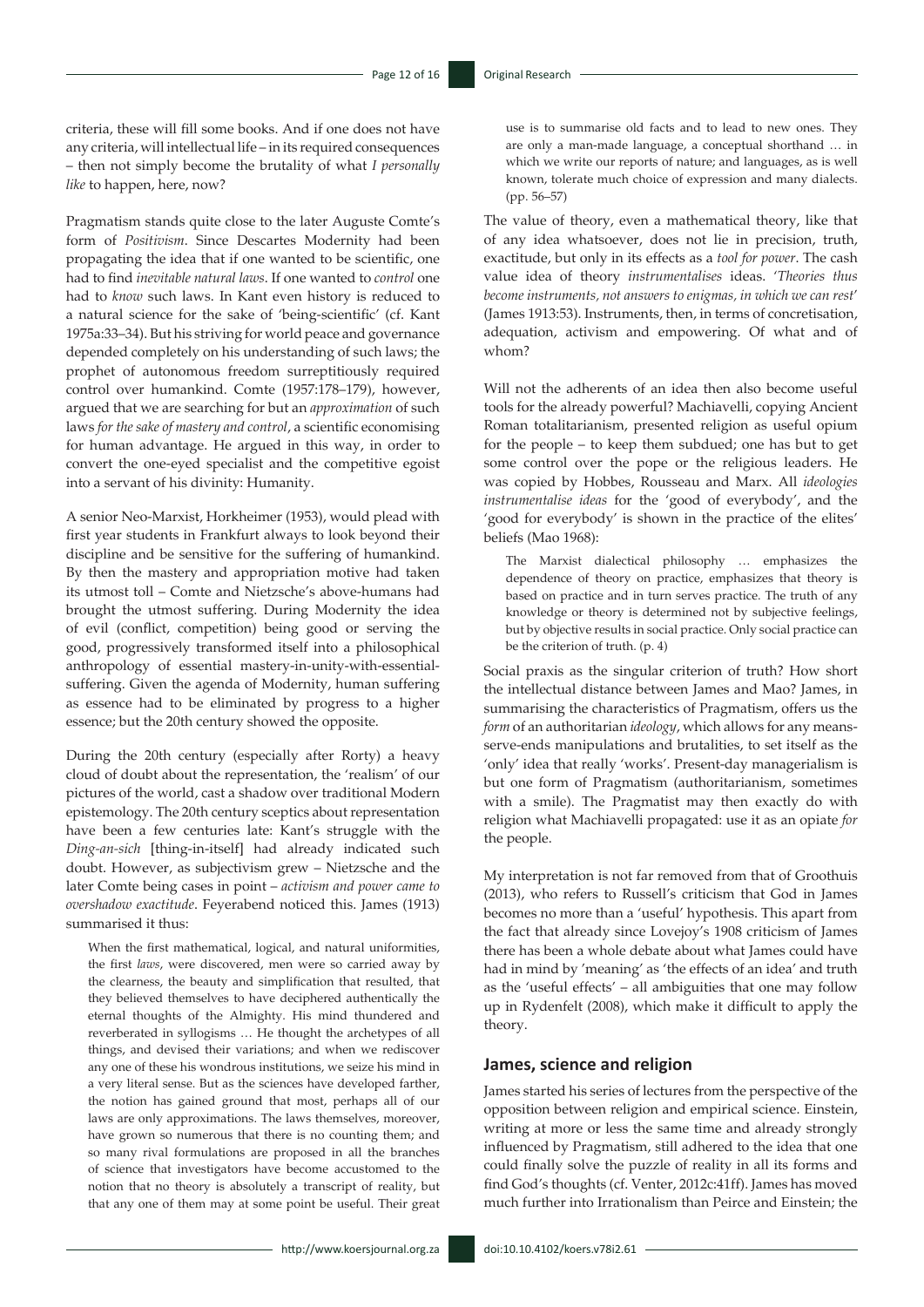types or religious thinking which other Irrationalists still accepted, he now rejected as tender-minded Rationalism.

Like Machiavelli much earlier, James pretended not to have a problem with religion as such, but with the Rationalist, tender-minded, abstract religion of his time. He quotes from Morrison H. Swift's *Human submission* (1905)*,* the case of a worker in Cleveland who killed his children and himself in desperation after losing his job (James 1913):

This … is one of the elemental stupendous facts of this modern world and of this universe. It cannot be glozed over or minimized away by all the treatises on God, and love, and being, helplessly existing in their monumental vacuity. This is one of the simple irreducible elements of this world's life, after millions of years of opportunity and twenty centuries of Christ. It is in the mental world what atoms and sub-atoms are in the physical, primary, indestructible. And what it blazons to man is the imposture of all philosophy which does not see in such events the consummate factor of all conscious experience. These facts invincibly prove religion a nullity. Man will not give religion two thousand centuries or twenty centuries more to try itself and waste human time. Its time is up; its probation has ended; its own record ends it. (p. 31)

James uses this to attack 'rationalism' as an attitude from the empiricist position. Discursively speaking, both James and Swift totally *confused rationalist theology with religion itself*. The case of the worker here cited surely is of serious concern. However, when one reads Western economic documents from the 16th century onwards, secular capitalistic thinking contributed to the enculturation of the ontology of mastery and appropriation. Some sections of different Christian denominations cooperated with the powers that be, but at least in South African history, missionaries were often quite unpopular with the establishment, for taking the sides of the indigenous people. Wherever the Christian missionaries had gone, real emancipation of ordinary people took place. Traditional social formations have been and still are quite authoritarian and holistic; individuality suffers (cf. further Choi 2000:ch. 6). James, however, like Swift (and the 19th century utopians such as William Godwin) believed that Christianity was 'ineffective'.

Again it is clear that James's comparison was not evenhanded; his selection of oppositional points of comparison was quite arbitrary, and his selection of a critical difference was a twisted, uncritically accepted, traditional opposition.

James's empiricist measurement of Christianity implied yet another hidden normative perspective. When James said that every event made an empirical difference and that philosophy's task was to differentiate between the empirical effects of different worldviews, he approached determinism. However, though evolutionist, he still harboured the Humanist striving for human and humane advantage. Making an empirical difference – effectiveness and efficiency – does not in itself tell us that this or that difference is a good or bad one. Concreteness, adequacy, action and power provide no direction in themselves and from themselves. In spite of his rejection of Rationalism and adoption of unprincipled Irrationalistic empiricism, he *adhered to the norms of Humanism: welfare and wellbeing for all, as proposed by the theories of the elite.* 

Christianity, to be acceptable, had to be purified into a 'humanism' in which the effectiveness of means were to be justified by Humanistic *efficiency in mastery and appropriation*, especially in individual situations 'on the ground'. However, coming from the tradition of scientism, situational efficiency is not enough. One had to get rid of tensions among one's 'effective' ideas, which means that there is no place for an inconsistent combination of Christianity with Pragmatism; one has to work for consistent effectiveness; immerse oneself completely into the 'paradigm'.

#### **Consistency**

Finding an idea really efficient and effective, it had to be integrated with one's existing ideas. The Comtean approximations of law might not 'work' anymore. Thomas Kuhn, in the *Structure of scientific revolutions*, understood the implications of this: clashes amongst one's ideas will accumulate up to a heavily anomalous situation; finally a 'scientific' revolution takes place in which the latest successful idea has to make converts, leaving the previous world-formula as a whole behind (cf. Kuhn 1975:ch. 2–4).

James's pretence that one could be a Christian and a Pragmatist could be tested by his theory of integration in order to obtain consistency. Once a theory or a worldview apparently does not produce the required Humanistic results, a new, efficient and effective idea has to be inserted into one's conceptual network. If the new idea really is efficient and effective, then surely the whole body of inherited ideas will have to make way or be changed fundamentally for the sake of consistency. Kuhn, rooted in Pragmatism, lost track of continuity in the history of science. His Pragmatist search for a consistent network of successful ideas forced him in a direction where continuity became invisible, even where explicitly sustained (Einstein denied having been a revolutionary).

Thus James's vision might make Christianity a more efficient 'Humanism', but would it still be recognisable as 'Christian'?

#### **An effective, relative Absolute, in so far forth …**

James clouded his own understanding of Christianity (or for that matter of religion) in using his own Pragmatist semantics to interpret what 'religion' and 'god' is all about. In his attempt to bring the heavens down to earth, he interprets hedonistic comforting as the practical cash-value of the 'Absolute'. Like Marx, James (1913) was turning Hegel on his head – but is this an explanation of *Christianity*?:

Now pragmatism, devoted though she be to facts, has no such materialistic bias as ordinary empiricism labors under. More-over, she has no objection whatever to the realising of abstractions, so long as you get about among particulars with their aid and they actually carry you somewhere. Interested in no conclusions but those which our minds and our experiences work out together, she has no *a priori* prejudices against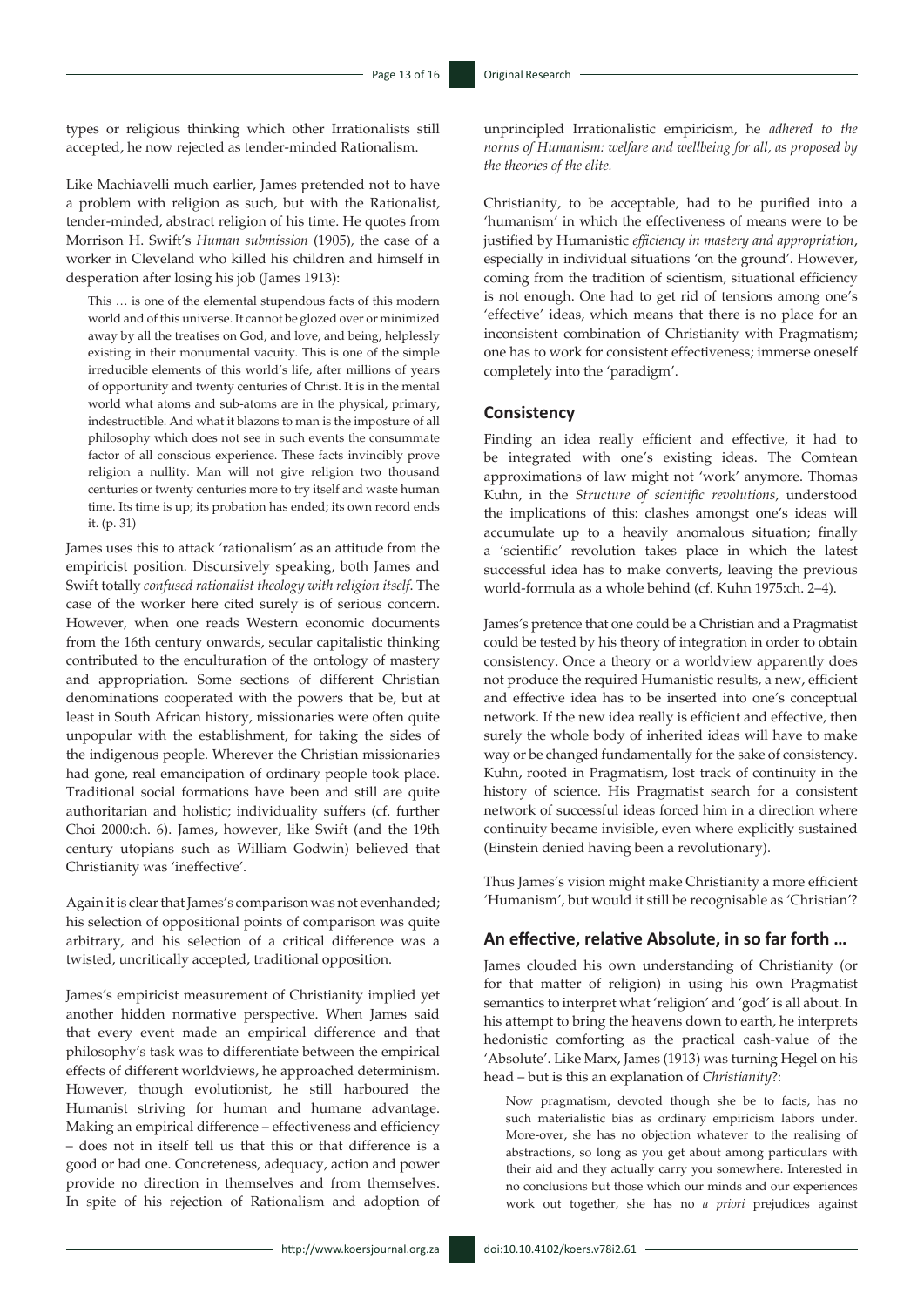theology*. If theological ideas prove to have a value for concrete life, they will be true, for pragmatism, in the sense of being good for so much. For how much more are true, will depend entirely on their relations to the other truths that also have to be acknowledged*. As a good Pragmatist, I myself ought to call the Absolute true 'in so far forth' … But what does true *in so far forth* mean in this case? To answer, we need only apply the pragmatic method. What do believers in the absolute mean by saying that their belief affords them comfort? They mean that since, in the Absolute finite evil is 'over-ruled' already, we may, therefore, whenever we wish, treat the temporal as if it were potentially the eternal, be sure that we can trust its outcome, and, without sin, dismiss our fear and drop the worry of our finite responsibility. In short, they may mean that we have a right ever and anon to take a moral holiday, to let the world wag in its own way, feeling that its issues are in better hands than ours and are none of our business.… that is his cash-value when he is pragmatically interpreted. If the Absolute means this, and means no more than this, who can possibly deny the truth of it? To deny it would be to insist that men should never relax, and that holidays are never in order. (pp. 73–75)

This sounds much like Sartre a little later, complaining that Christians do not really take responsibility for the world they are creating (Sartre 1970:1–10). Rooted in an idea of truth that says whatever is good for me is true (cf. James 1913:75–76), one cannot but wonder how James's idea of goodness can be reconciled with a Christian idea of such.

Note that James uses the term 'absolute' and not 'Christ' or 'God', submerging concrete Christianity into a Hegelian theological 'Absolute'. He also quietly shifted his terminology: 'theological ideas' (not 'religion') is now his term. Now since he does not distinguish here between theology as an intellectual discipline and religion as a practice, 'theological ideas' is used as a totalitarian blanket cover for ideas inherent in religious practice, yet not present in the Hegelian philosophical theology that his critical discourse targets here. In this context, his presentation of religion is a fargoing misrepresentation.

#### **Religious truth and the belief in God**

*What James finds true in religion is that which have an experiential effect on its adherents*. This, according to himself, is limited to comfort and relaxation. What about consistency now? James indicated a tension between the belief in an Absolute and his Pragmatist belief that there are no absolutes. Well, he says, I do not have to give up the cash-value of believing in moral holidays by relinquishing this whole metaphysical edifice of Absolutes. One can just find other arguments, more suitable to one's other vital truths and continue on one's way …

James (1913) insists that Pragmatism does not deny the existence of God. It does, however, propagate a very particular kind of god (even though insisting on having no dogmas or prejudices):

The prince of darkness may be a gentleman, as we are told he is, but whatever the God of earth of heaven is, he can surely be no gentleman. His menial services are needed in the dust of our human trials, even more than his dignity is needed in the empyrean. (p. 72)

Having already presented this idea of God, he later states that Pragmatism, being unprejudiced, will accept both rationalist logic and sense experience, both mysticism and a God who lives in the very dirt of private fact (James 1913):

Her only test of probable truth is what works best in the way of leading us, what fits every part of life best and combines with the collectivity of experience's demands, nothing being omitted. If theological ideas should do this, if the notion of God, in particular, should prove to do it, how could pragmatism possibly deny God's existence? She could see no meaning in treating as 'not true' a notion that was pragmatically so successful. What other kind of truth could there be, for her, than all this agreement with concrete reality? (p. 73)

In a quote above James tells us what kind of a philosophy we need as religious persons. He plays the irreligious, inhumanist empiricism of his times out against the religious, abstract intellectualism of the Rationalists. Table 1, compared directly with Table 2 and Table 3, gives us his prejudices and his rootedness in an older tradition.

One of the most serious prejudices is the hierarchical, oppositional character in terms of which the relationships between column B (rational, civil) and A (the sub-rational) has been expressed. Once one sets foot into this opposition, you find yourself in an intellectual trap between Rationalism and Irrationalism. Modernity has by and large – but not always – relegated faith and religion to the sphere of sentiments and/ or emotions. Thus the only empirical cash value that James can find lies on the level of comfort. He then offers us a better deal: a God who is not a gentleman but crawls himself into the dirt of hard, factual life. This is the Pragmatist idea of God; if he is at work, then he surely exists. Or we have to bring him into existence.

Remarkable. One wonders whether James did read the Bible. His picture of this god nears a man from Nazareth. Does not the Bible precisely teach a God who *became* human and slept out in the open with the poor? Who found his closest followers and future messengers amongst fishermen and rural people in the very outback of Palestine? Who emancipated women (some of suspicious morality) and also despised people (such as treasonous tax collectors)? Who showed *solidarity* with humankind right into death. And whose followers – sometimes quite negligent – still preach and practice much of what he taught. Not a God of dirty empirical, efficient practice, *but of a life of utmost trial and suffering*?

When one sublimates the essential traits of a worldviewish tradition into some intellectual doctrine (such as a theology), then the judgemental comparison of 'good' versus 'bad' becomes easy – but can such a comparison sustain assessment for being responsible scholarship?

#### **Context**

There is something interesting, though, in James's attempts to remain a Humanist within the harshness of empiricism. Marx set the example. As was explained above, led by the ideal of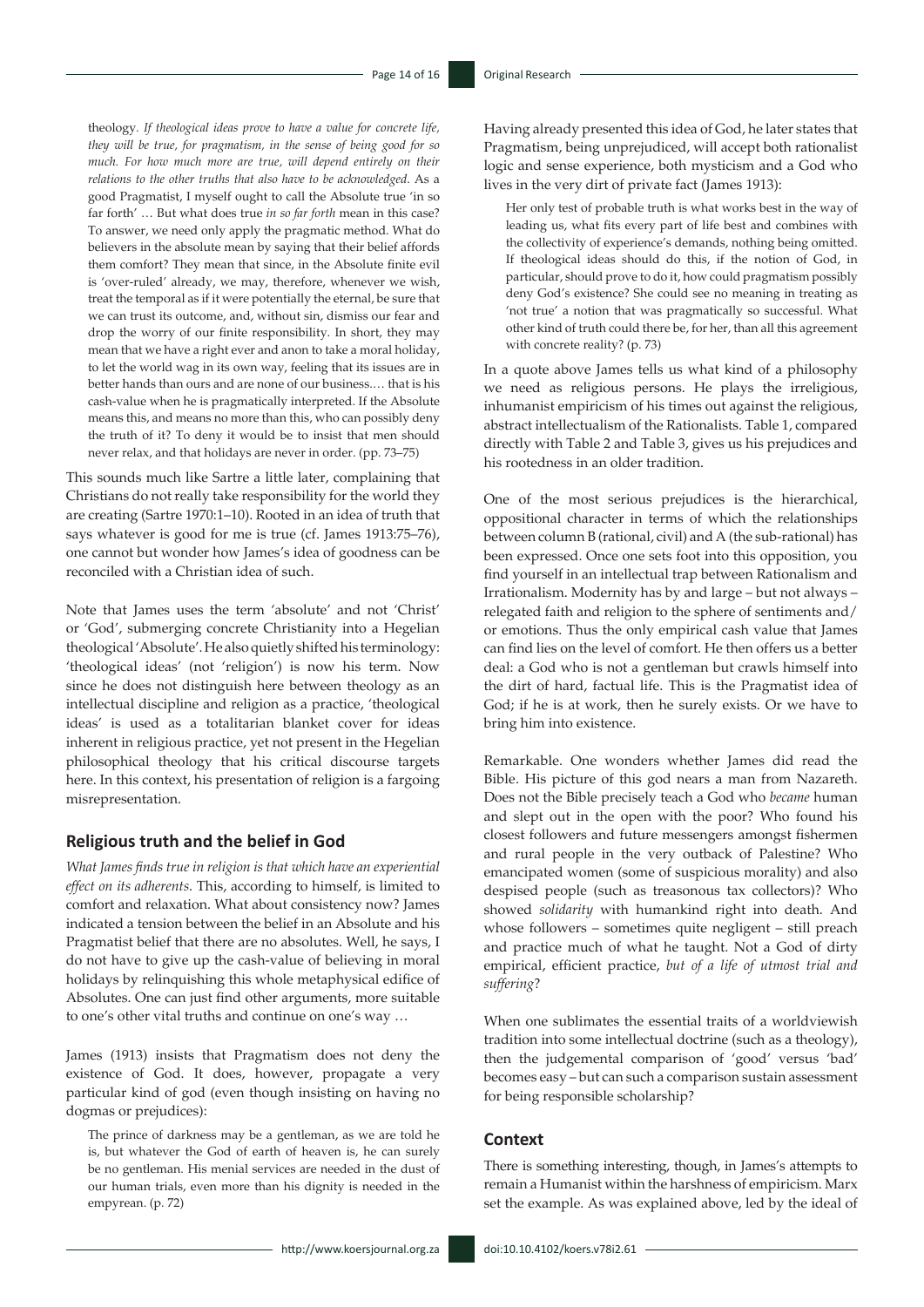(natural scientific) certainty, Modernity gradually moved in the direction of a mechanistic naturalism, at least regarding the *arché* [the primal principle]. Near the beginning was the mechanical wolf. However, in the same vein it was argued that this machine wolf was able, exactly through means of natural law, to solve all of its own problems. For it was quite unlike the natural beings from which it originated – at least some human beings were such and in time the others could become so.

Thence Modernity found itself in a very serious tension: how to show that the arrogant brute calling itself *homo sapiens* was not only *sapiens* but in fact at least *homo*. The recovering of Modernity's lost human god reigns behind the pretence of a pliable, flexible, non-dogmatic, method. Why anyway be concerned with a brute animal that in the eyes of many was only a very complex machine – a brute that brutalises its own kind (for power, honour and wealth)? Some did answer: this one brutal machine could *suffer and know its own suffering* – *this* made it human. In managing our suffering rationally, we are 'human'.

The only way to really argue the case for humanness was to adopt *dialectical logic* – opposites come from opposites – as the dialectical materialists (Marxists) did; thus deriving the humane from the brute. Or: *to change truth in such a way as to accommodate all pleasures*.

In both cases the means-ends relationship becomes amoral. *What James expected from religious people is to care for their suffering without caring about the means used.* This would mean to adopt the *form* of ideology. Not all Christians are proud of the outrages of some Crusaders. There is no reason to change course in that direction. Tender-mindedness in the sense of doing the near-at-hand (including caring for one's 'enemies'), rather than blowing a Crusaders trumpet, is what Christianity has been taught to do.

This is not tender-minded in the sense of idealistic weakness, as late-Modern James's early-Modern predecessor, *Machiavelli*, had already tried to convince his contemporaries.

# **Those nice impragmatic Christians**

Intellectuals tend to focus on what *other intellectuals* say or do not say. Present-day philosophy of science provides a case in point. Philosophers of science do not go to laboratories to see what happens; neither do they read enough of scientists' own narratives about their work – especially the lesser known ones on whose shoulders the great ones stood. They tend to read *other philosophers* of science and develop their own idiolect, not easily accessible for *active* scientists. I have indicated above that James confused theological doctrine with religious practice. The theology of the 19th century *took*  the direction of deist or pantheist abstract Rationalism and this is what James attacks as 'tender-minded' Christianity.

Christians who have the strength to suffer are in fact people of *action* and *determination*. They are prepared to serve in circumstances of suffering; to suffer with those who suffer. Strength in suffering is not an end in itself; *martyrdom is not something to be sought after; it is imposed by those opposed to fulfilment of calling*. As with all worldviews, Christianity has its deviants. I do not believe it has more deviants than any other belief system. Yet present-day research indicates that in South Africa, charismatic Christians, sometimes ridiculed for the literal use of the Bible and their sentimentalism, have been doing and spending much more for the sake of the poor than the pretentious left wing government.

One could also say that James was a *late*-ideologue. I do not use the prefix 'post', for it would be a denial of historical continuity, which is still present in and after any shift, howsoever radical. 'Post-Modernism' is rather more early Modern than after-Modern. *James hung unto the 'form' of ideology* – end-driven strategic thinking without ado. Like the 'Post-Modernists' – of which James may be a grandpa – James shares the ideological form with the proto-Modern, Machiavelli. The latter, followed by Hobbes, Rousseau, Voltaire and all of the French Revolution (and also Kant to a certain extent), adopted the Ancient pagan tribalist view of the state, impatient with people who would not serve their divinity. Or one could also say that James was a post-Rationalist carrying (or being burdened by) suppressed Modern beliefs in the continuity of Western tradition. These include:

- A trust in *method* that supposedly *would* guarantee both the correct way and *the finding of* the good life.
- A '*denigration*' *of Christian voluntary kindness*, given its practical inefficiency and ineffectiveness, coming all the way from Machiavelli via the state absolutists and the utopians up to tough-minded Pragmatism.
- A strong belief in *a strictly* '*empirical scientific' approach*, although James, given his Pragmatist suppression of dogma, was a bit more playful in experimenting and observation than his Rationalist predecessors.
- A deep conviction that *conceptual work had to find its real fulfilment in practical activity* and change, from a subjectivist pragmatist perspective, according to which the world has somehow to be force-fitted to our ideas, playing around with different ideas until we find the world's soft underbelly from where to force it to play the game according to our rules.
- A situationist (local) focus: doctrines have to work in specific situations and to a certain extent the situation, being problematic, was awarded a prescriptive role, a softened late-positivist scientism where laws, as expressed in rules, were supposedly but approximations validated by the level of their expected practical effects. (From the viewpoint of formal logic, this is the error of affirming the consequent.)

Really important from the perspective of his handling of the issue of religion, I believe the above summary of the traits of ideology-at-work *shows its presence* in James's work.

In the case of James the norms for his selection of aims and especially the Pragmatist means remain quite hidden.